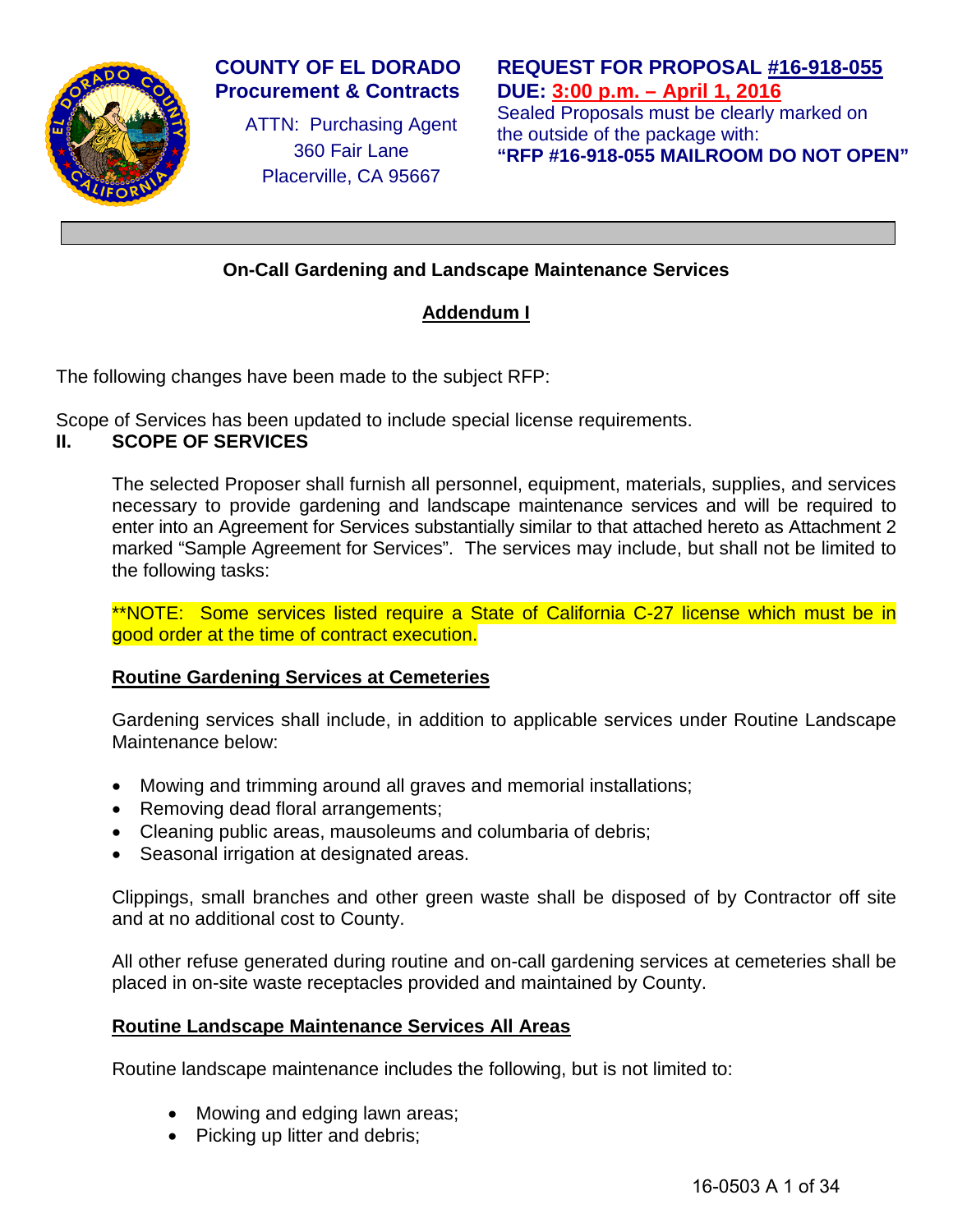- Minor trimming of trees, bushes and shrubs to maintain neat appearance and to prevent storm damage;
- "Weed-eating" and/or pulling of weeds in non-lawn and other planted areas;
- Routinely inspect for and report to Contract Administrator the presence of disease or insect infestation, dead and dying plants, trees and shrubs;
- Routine sprinkler/irrigation system maintenance, including but not limited to, repair of leaks and replacement of sprinkler heads to ensure adequate irrigation to vegetation;
- Periodic application of fertilizer;
- Aeration of lawn areas as conditions dictate.

### **Drainage Channel Maintenance at Zones of Benefit**

Routine drainage channel maintenance shall include mowing or "weed eating" two times per year, once at the end of the rainy season (usually February/March), and once more at the end of the growing season (usually May/June).

Oak seedlings, saplings and other desirable plant growth in the drainage channels shall be marked and avoided during the performance of mowing or "weed eating."

### **Wetlands Maintenance at Zones of Benefit**

Routine wetlands maintenance shall include:

- Mowing and/or "weed eating" between the sidewalks and split rail fences around boarders;
- Mowing up to five feet width along residential fencing; and
- Picking up litter and debris.

### **On-call Gardening and Landscaping Services All Areas**

Other maintenance work upon request shall include, but not be limited to:

- Replacement of "seasonal color" plantings;
- Replacement of trees or other plants;
- Repairs to sprinkler system and/or drip irrigation system that required the purchase of pipe, or other plumbing parts except sprinkler heads;
- Replacement of missing or broken split rails on split rail fence.

Except as specifically described under Routine Gardening Services at Cemeteries, Contractor shall dispose of clippings, trash and other debris generated during the course of performing routine landscape maintenance, drainage channel maintenance, wetlands maintenance, and/or on-call gardening and landscaping services off site and at no additional charge to County.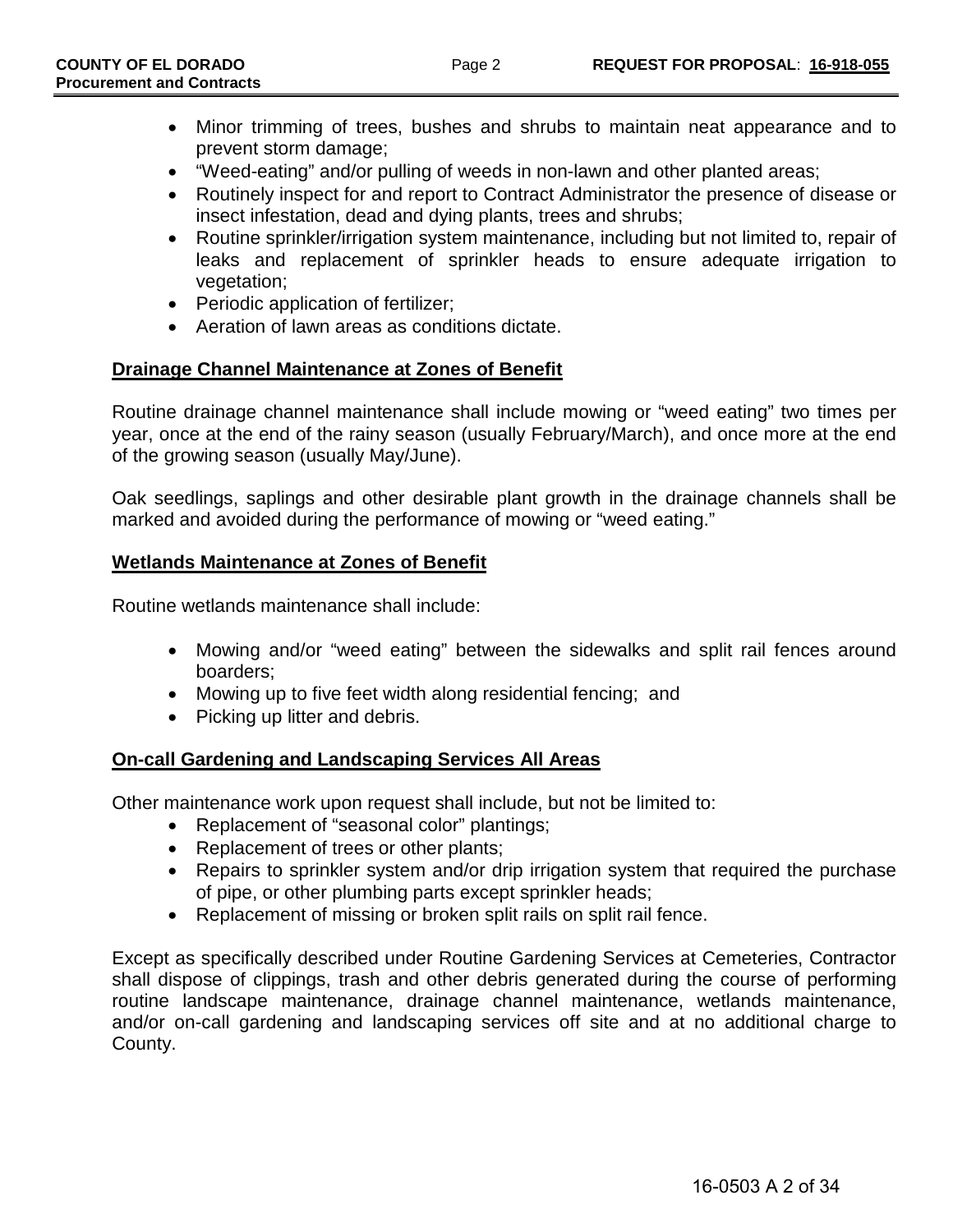Proposers' Questions have been updated to extend the due date for questions.

### **IV. PROPOSERS' QUESTIONS**

Questions regarding this RFP must be submitted in writing to the Procurement and Contracts Office and must be received no later than **5:00 p.m. on March 11, 2016**. All envelopes or containers must be clearly labeled **"RFP #16-918-055: QUESTION"** for convenience purposes. Envelopes or containers not clearly labeled may be overlooked and not responded to. Questions will **not** be accepted by telephone, facsimile (fax), electronically, or orally. The County reserves the right to decline a response to any question if, in the County's assessment, the information cannot be obtained and shared with all potential organizations in a timely manner. A summary of the questions submitted, including responses deemed relevant and appropriate by the County, will be posted on the Procurement and Contracts website on or about **March 18, 2016**.

All inquiries shall be submitted by U.S. mail to:

County of El Dorado Procurement and Contracts 360 Fair Lane Placerville, California 95667 RFP #16-918-055: Question

**Proposers are cautioned that they are not to rely upon any oral statements that they may have obtained. Proposers shall direct all inquiries to the County Purchasing Agent and shall not contact the requesting department directly regarding any matter related to this Request for Proposal.**

Proposal Submittal has been updated to extend the due date for proposals.<br>V. PROPOSAL SUBMITTAL

### **V. PROPOSAL SUBMITTAL**

Proposers must submit **one (1) original and three (3) copies** of their proposal, along with any addenda, in a sealed envelope or container, clearly marked **"RFP #16-918-055: MAILROOM DO NOT OPEN"**, **no later than 3:00 p.m. on April 1, 2016**, to:

> County of El Dorado Procurement and Contracts 360 Fair Lane Placerville, CA 95667

A Proposer may withdraw its final proposal at any time **prior** to the opening deadline date and time by submitting a written request for its withdrawal to the County Purchasing Agent, signed by an authorized agent of the firm. Proposers may thereafter submit a new or modified proposal **prior** to the opening deadline date and time. To be considered, the modification must be received in writing, and in the same number of originals and copies as the original Proposal, prior to the date and time specified above for receipt of the Proposal. Modifications offered in any manner after the opening deadline date and time, oral or written, will not be considered.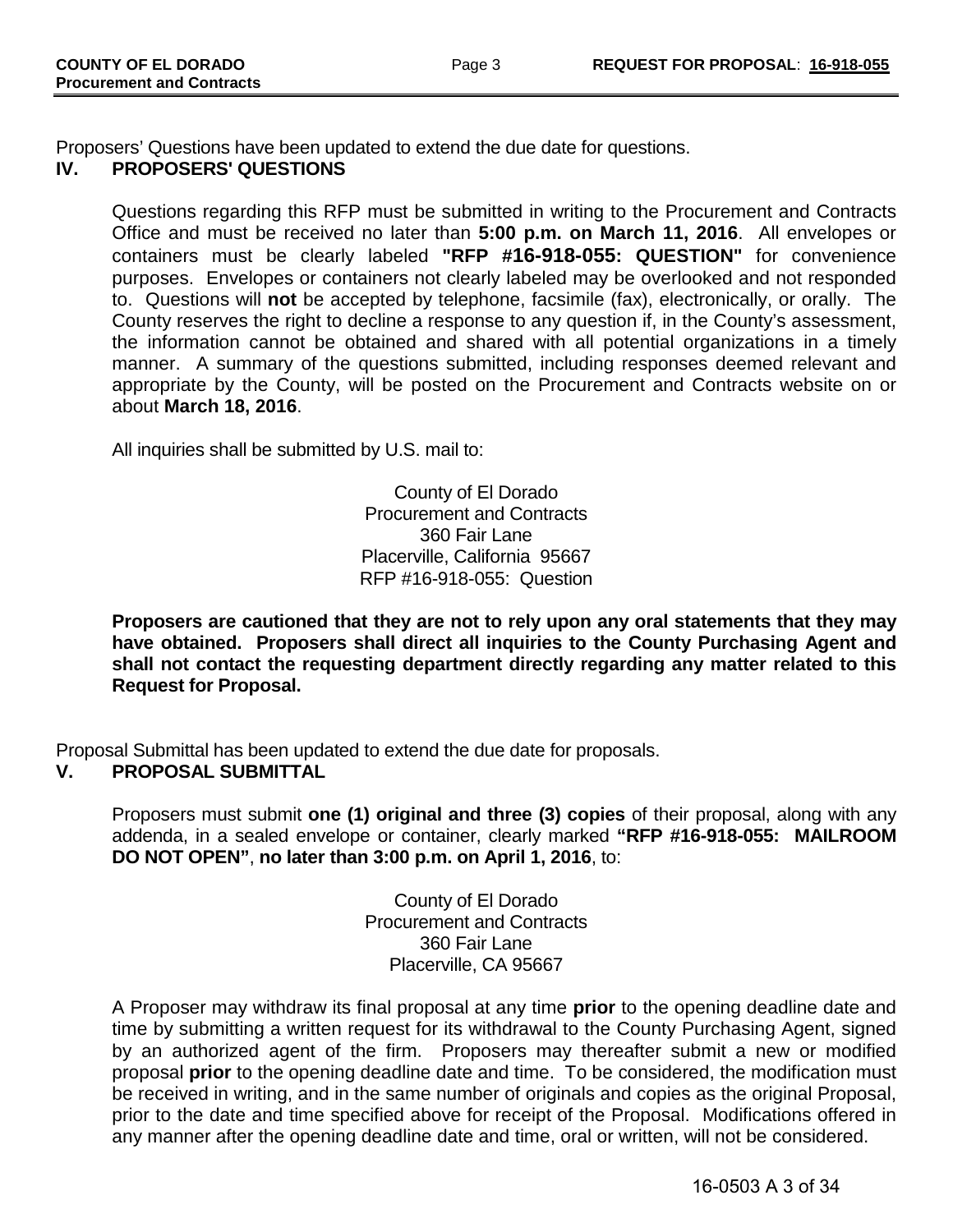Proposers submitting less than the required number of copies of their proposal will be rejected and considered "non-responsive". Proposals received beyond the deadline will not be considered, and will be returned unopened.

It is the responsibility of the Proposer to assure that the proposal is received in the Procurement and Contracts Division prior to the proposal opening deadline date and time. Proposals received beyond the proposal opening deadline will not be accepted and will be returned unopened. The time stamp clock located in the office of the Procurement and Contracts Division will serve as the official time clock.

### **For questions regarding the Request for Proposal process, contact Ashley Wells, Department Analyst, at (530) 621-5804.**

Except as herein amended, all other parts and sections of RFP # 16-918-055 shall remain unchanged and in full force and effect.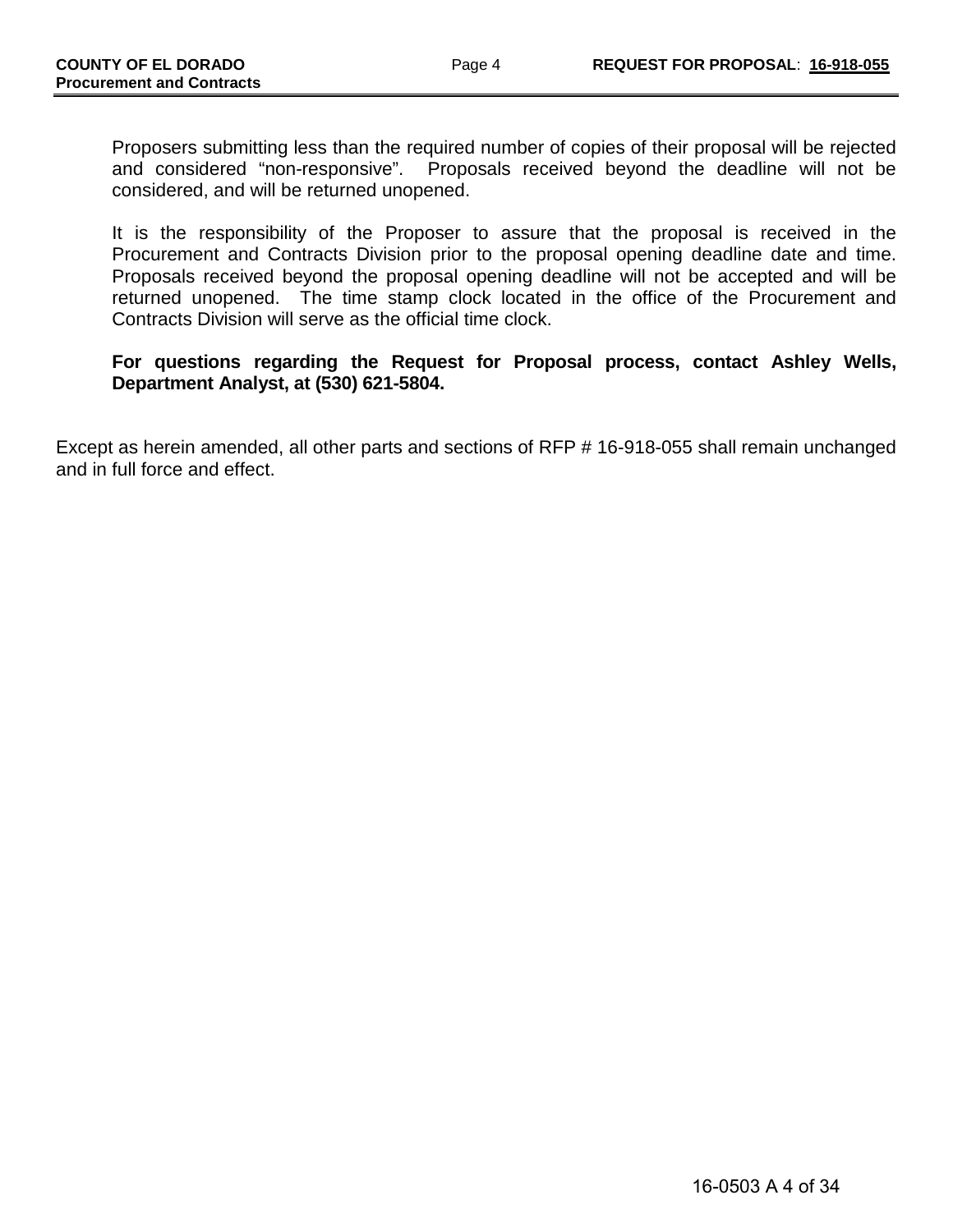

# **COUNTY OF EL DORADO Procurement & Contracts**

ATTN: Purchasing Agent 360 Fair Lane Placerville, CA 95667

# **REQUEST FOR PROPOSALS #16-918-055 DUE: 3:00 p.m., March 30, 2016**

Sealed Proposals must be clearly marked on the outside of the package with:

### **"RFP #16-918-055: MAILROOM DO NOT OPEN"**

### **On-call Gardening and Landscape Maintenance Services**

The County of El Dorado Office of Procurement and Contracts, on behalf of its Community Development Agency (also referred to as "County"), is requesting proposals for on-call gardening services at Countyoperated cemeteries and gardening and landscape maintenance services at two County Service Area 9 zones of benefit.

This request for proposal (RFP) defines the scope of services and outlines the requirements that must be met by Proposers interested in providing such services. Proposers shall carefully examine the entire RFP and any addenda thereto, and all related materials and data referenced in the RFP or otherwise available, and shall become fully aware of the nature and the conditions to be encountered in performing the service. **Proposers are advised to read all sections of this RFP prior to submitting a proposal.** 

# **TABLE OF CONTENTS**

- **I. Introduction**
- **II. Scope of Services**
- **III. Proposal Minimum Requirements**
- **IV. Proposers' Questions**
- **V. Proposal Submittal**
- **VI. Selection Criteria**
- **VII. Selection Process**
- **Rejection of Proposals**
- **IX. Valid Offer**
- **X. County's Rights**
- **XI. Contract Award**
- **XII. Prevailing Wage Requirements**
- **XIII. Conflict of Interest**
- **XIV. Public Records Act**
- **XV. Business License Requirement**
- **XVI. Public Agency**

### **ATTACHMENTS:**

| <b>Attachment 1</b> | <b>Contractor Overview Form</b> |
|---------------------|---------------------------------|
| Attochmont 2        | Cample Acrooment for Carvin     |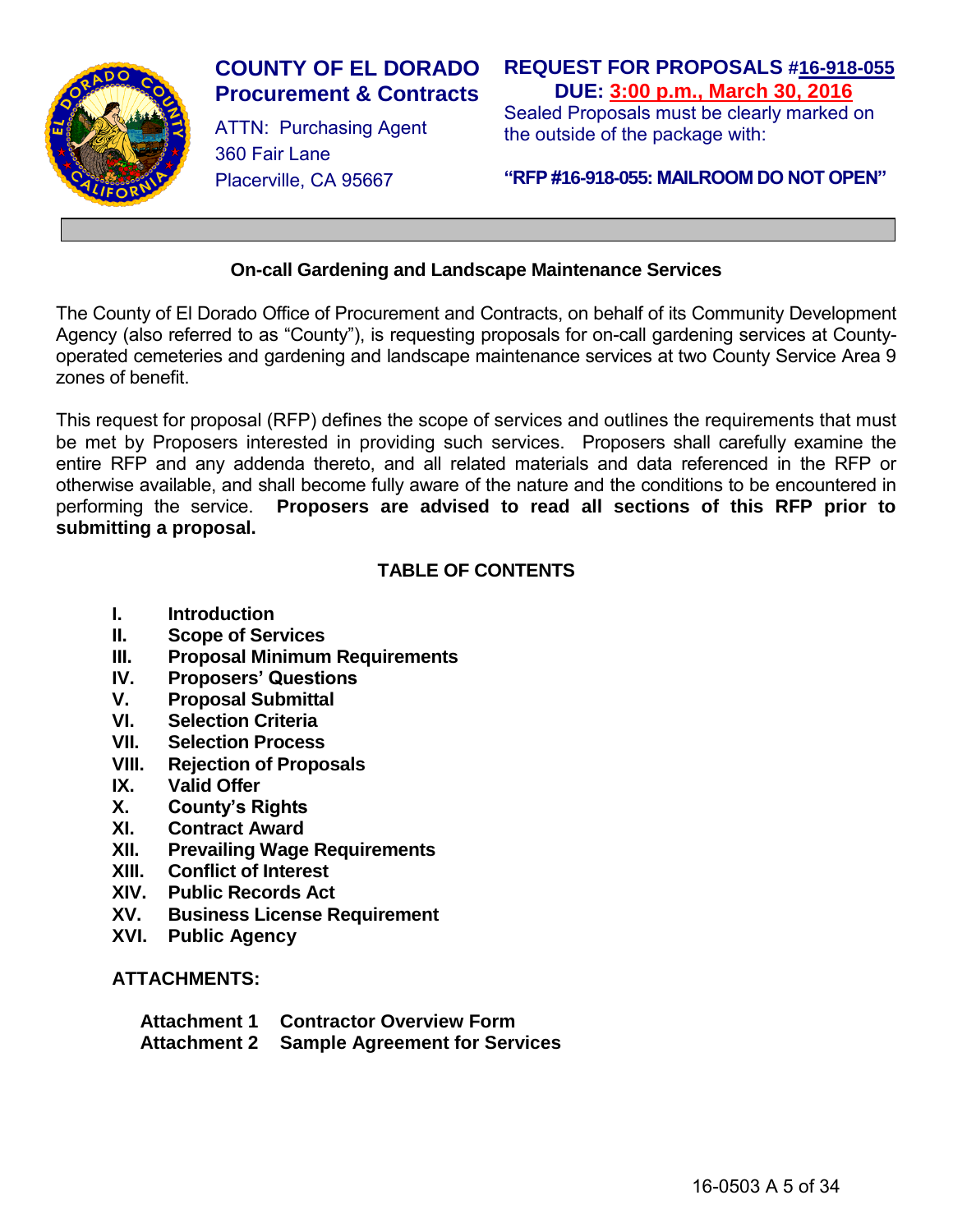#### **I. INTRODUCTION**

The County of El Dorado Office of Procurement and Contracts, on behalf of its Community Development Agency (also referred to as "County"), is requesting proposals for on-call gardening services at County-operated cemeteries and gardening and landscape maintenance services at two County Service Area 9 zones of benefit.

The purpose of this RFP is to select one or more Proposers to perform gardening and landscape maintenance services at various County facilities including, but not limited to Placerville Union Cemetery, Georgetown Pioneer Cemetery, including the Renke Annex and the Georgia Slide Cemetery, and in the Blanchard Estates and Emerald Meadows Zones of Benefit and Lighting, Landscaping and Wetland Related Services in County Service Area No. 9. On-call services may be requested at other CDA facilities.

#### **II. SCOPE OF SERVICES**

The selected Proposer shall furnish all personnel, equipment, materials, supplies, and services necessary to provide gardening and landscape maintenance services and will be required to enter into an Agreement for Services substantially similar to that attached hereto as Attachment 2 marked "Sample Agreement for Services". The services may include, but shall not be limited to the following tasks:

#### **Routine Gardening Services at Cemeteries**

Gardening services shall include, in addition to applicable services under Routine Landscape Maintenance below:

- Mowing and trimming around all graves and memorial installations;
- Removing dead floral arrangements;
- Cleaning public areas, mausoleums and columbaria of debris;
- Seasonal irrigation at designated areas.

Clippings, small branches and other green waste shall be disposed of by Contractor off site and at no additional cost to County.

All other refuse generated during routine and on-call gardening services at cemeteries shall be placed in on-site waste receptacles provided and maintained by County.

#### **Routine Landscape Maintenance Services All Areas**

Routine landscape maintenance includes the following, but is not limited to:

- Mowing and edging lawn areas;
- Picking up litter and debris;
- Minor trimming of trees, bushes and shrubs to maintain neat appearance and to prevent storm damage;
- "Weed-eating" and/or pulling of weeds in non-lawn and other planted areas;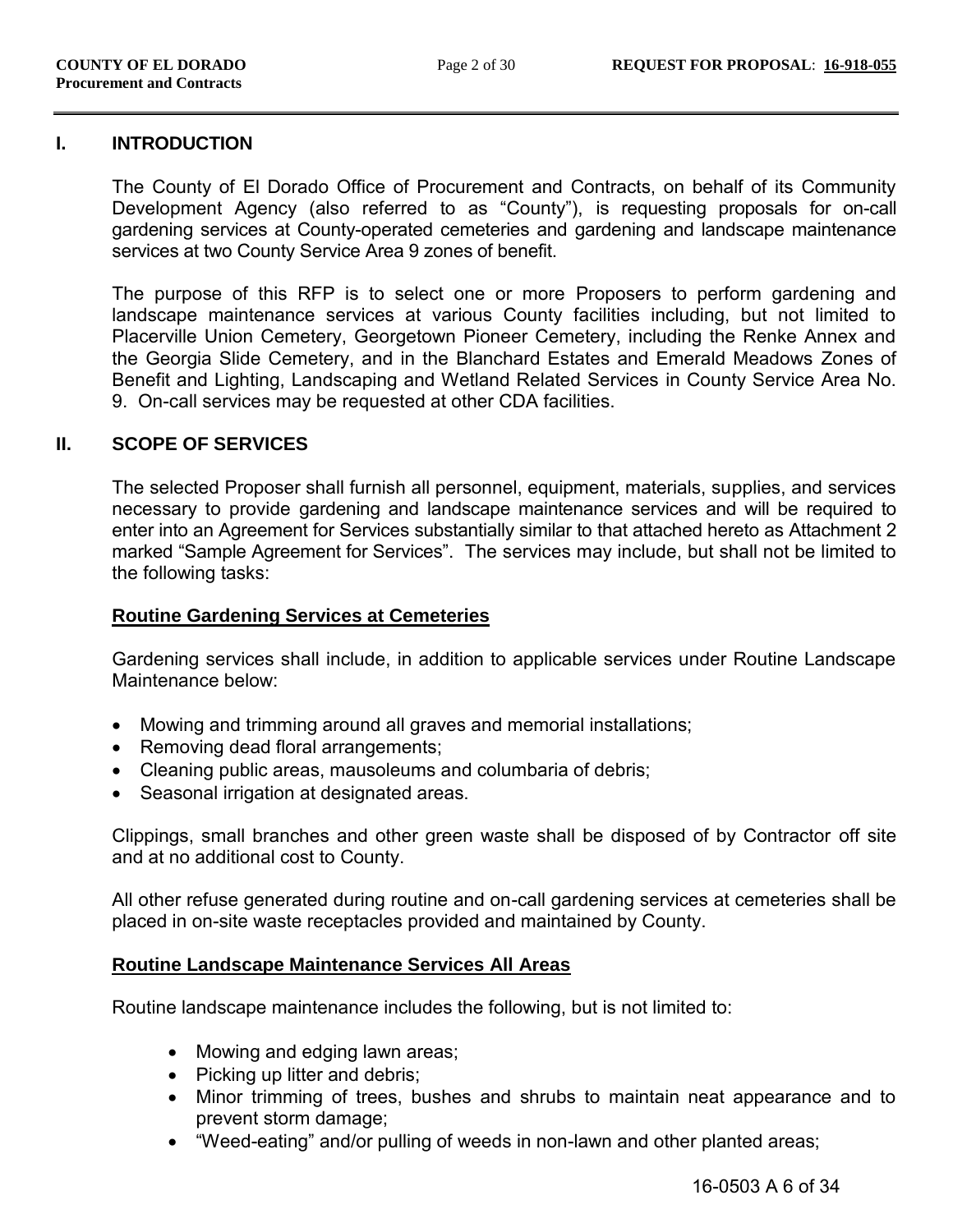- Routinely inspect for and report to Contract Administrator the presence of disease or insect infestation, dead and dying plants, trees and shrubs;
- Routine sprinkler/irrigation system maintenance, including but not limited to, repair of leaks and replacement of sprinkler heads to ensure adequate irrigation to vegetation;
- Periodic application of fertilizer;
- Aeration of lawn areas as conditions dictate.

### **Drainage Channel Maintenance at Zones of Benefit**

Routine drainage channel maintenance shall include mowing or "weed eating" two times per year, once at the end of the rainy season (usually February/March), and once more at the end of the growing season (usually May/June).

Oak seedlings, saplings and other desirable plant growth in the drainage channels shall be marked and avoided during the performance of mowing or "weed eating."

#### **Wetlands Maintenance at Zones of Benefit**

Routine wetlands maintenance shall include:

- Mowing and/or "weed eating" between the sidewalks and split rail fences around boarders;
- Mowing up to five feet width along residential fencing; and
- Picking up litter and debris.

#### **On-call Gardening and Landscaping Services All Areas**

Other maintenance work upon request shall include, but not be limited to:

- Replacement of "seasonal color" plantings;
- Replacement of trees or other plants;
- Repairs to sprinkler system and/or drip irrigation system that required the purchase of pipe, or other plumbing parts except sprinkler heads;
- Replacement of missing or broken split rails on split rail fence.

Except as specifically described under Routine Gardening Services at Cemeteries, Contractor shall dispose of clippings, trash and other debris generated during the course of performing routine landscape maintenance, drainage channel maintenance, wetlands maintenance, and/or on-call gardening and landscaping services off site and at no additional charge to County.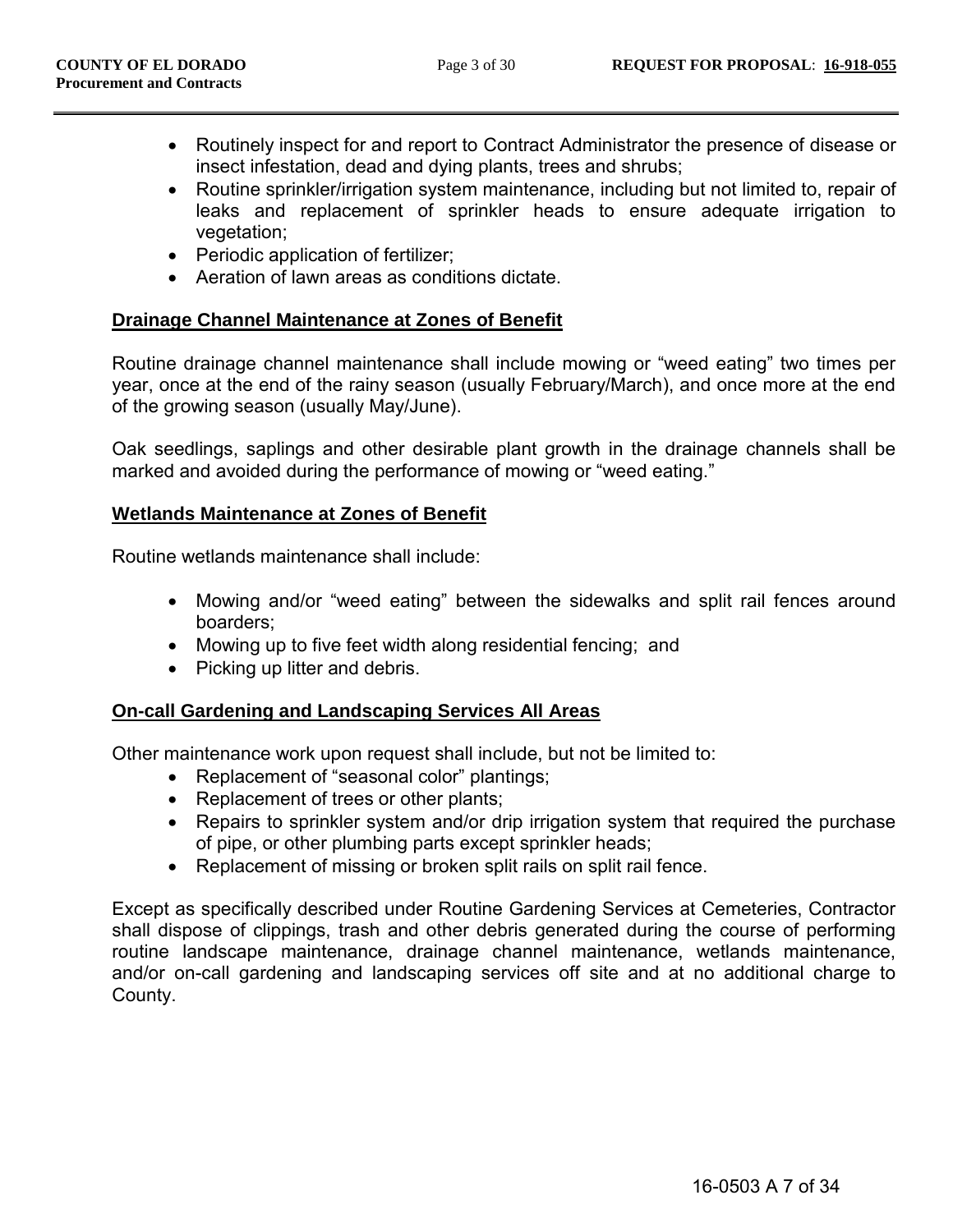#### **III. PROPOSAL MINIMUM REQUIREMENTS**

1. All Contractors submitting Proposals should complete the Contractor Overview Form (Attachment 1). The Contractor Overview Form identifies the Contractor name, address, contact information for the principal person representing the Contractor, and an original signature by an individual authorized to execute an agreement with the County.

The Contractor Overview Form includes a statement acknowledging that the prospective contractor has reviewed the language contained within the Sample Agreement (Attachment 2) and that the prospective contractor concurs with the provisions contained within said agreement, and can/will meet the indemnity requirements without alterations to County's standard agreement.

On the Contractor Overview Form, interested Contractors should identify all of the areas of interest for which they are submitting Proposals. This form will also allow Contractors to indicate the locations where they are willing to provide services. This form will not be used to evaluate the proposals, but the form will assist the County in contacting and easily identifying prospective contractors during the selection process.

2. Submit **one (1) original and three (3) copies** of the Proposal, along with a copy of the completed and signed Contractor Overview Form.

### **Description of the Contractor**

#### Not to exceed two (2) pages:

Identify the contractor's primary services, office location, length of time in business, professional and support staff, any licenses or certificates held related to the work proposed, and equipment.

#### Not to exceed ten (10) pages:

- 1. Experience
	- a. List of staff with specific experience to successfully provide the range of services indicated for the areas of interest.
	- b. Character and scope of past projects.
	- c. Specifically identify any experience working with public agencies, and any other experience related to the areas of interest indicated on Attachment 1 – Contractor Overview Form.
- 2. Analysis
	- a. Demonstrate management and organizational ability relative to time management, scheduling, staff/client relationships, and responsiveness to urgent maintenance requests.
	- b. Soundness of approach to problem solving associated with the areas of interest.
- 3. General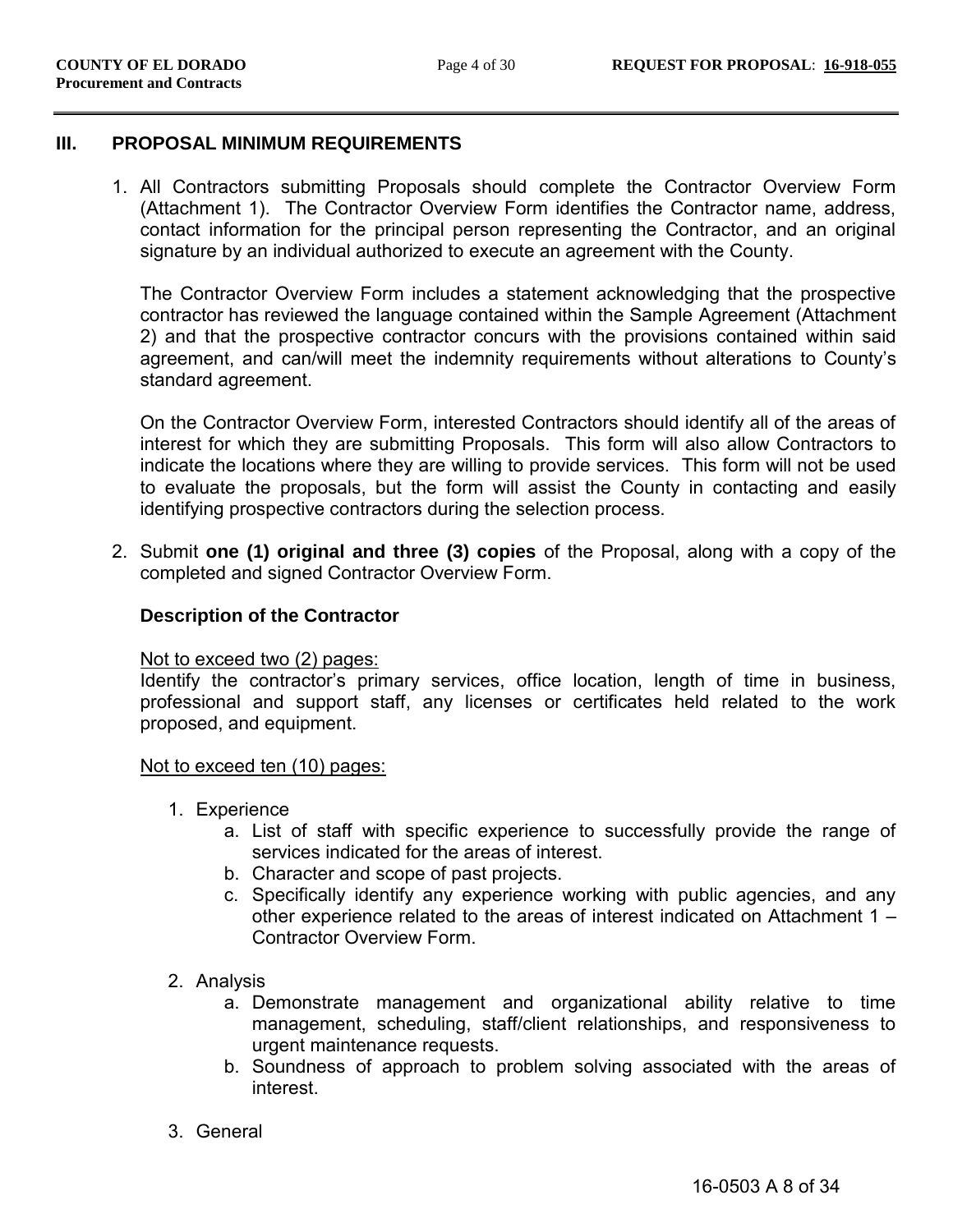- a. History of repeat business with clients.
- b. Referrals and recommendations from previous clients.
- c. Demonstrated understanding of community and the types of facilities to be maintained.
- d. Amount of work performed by contractor vs. subcontracted on past projects.
- e. Availability of contractor staff as it matches specific area and project needs.
- f. Fee schedule, including classifications of staff and hourly rates for staff and equipment as applicable. Fee schedule may also include a monthly rate proposal for routine maintenance services at specific areas of interest indicated on Attachment 1.

### **IV. PROPOSERS' QUESTIONS**

Questions regarding this RFP must be submitted in writing to the Procurement and Contracts Office and must be received no later than **5:00 p.m. on March 9, 2016**. All envelopes or containers must be clearly labeled **"RFP #16-918-055: QUESTION"** for convenience purposes. Envelopes or containers not clearly labeled may be overlooked and not responded to. Questions will **not** be accepted by telephone, facsimile (fax), electronically, or orally. The County reserves the right to decline a response to any question if, in the County's assessment, the information cannot be obtained and shared with all potential organizations in a timely manner. A summary of the questions submitted, including responses deemed relevant and appropriate by the County, will be posted on the Procurement and Contracts website on or about **March 16, 2016**.

All inquiries shall be submitted by U.S. mail to:

County of El Dorado Procurement and Contracts 360 Fair Lane Placerville, California 95667 RFP #16-918-055: Question

**Proposers are cautioned that they are not to rely upon any oral statements that they may have obtained. Proposers shall direct all inquiries to the County Purchasing Agent and shall not contact the requesting department directly regarding any matter related to this Request for Proposal.** 

### **V. PROPOSAL SUBMITTAL**

Proposers must submit **one (1) original and three (3) copies** of their proposal, along with any addenda, in a sealed envelope or container, clearly marked **"RFP #16-918-055: MAILROOM DO NOT OPEN"**, **no later than 3:00 p.m. on March 30, 2016**, to:

> County of El Dorado Procurement and Contracts 360 Fair Lane Placerville, CA 95667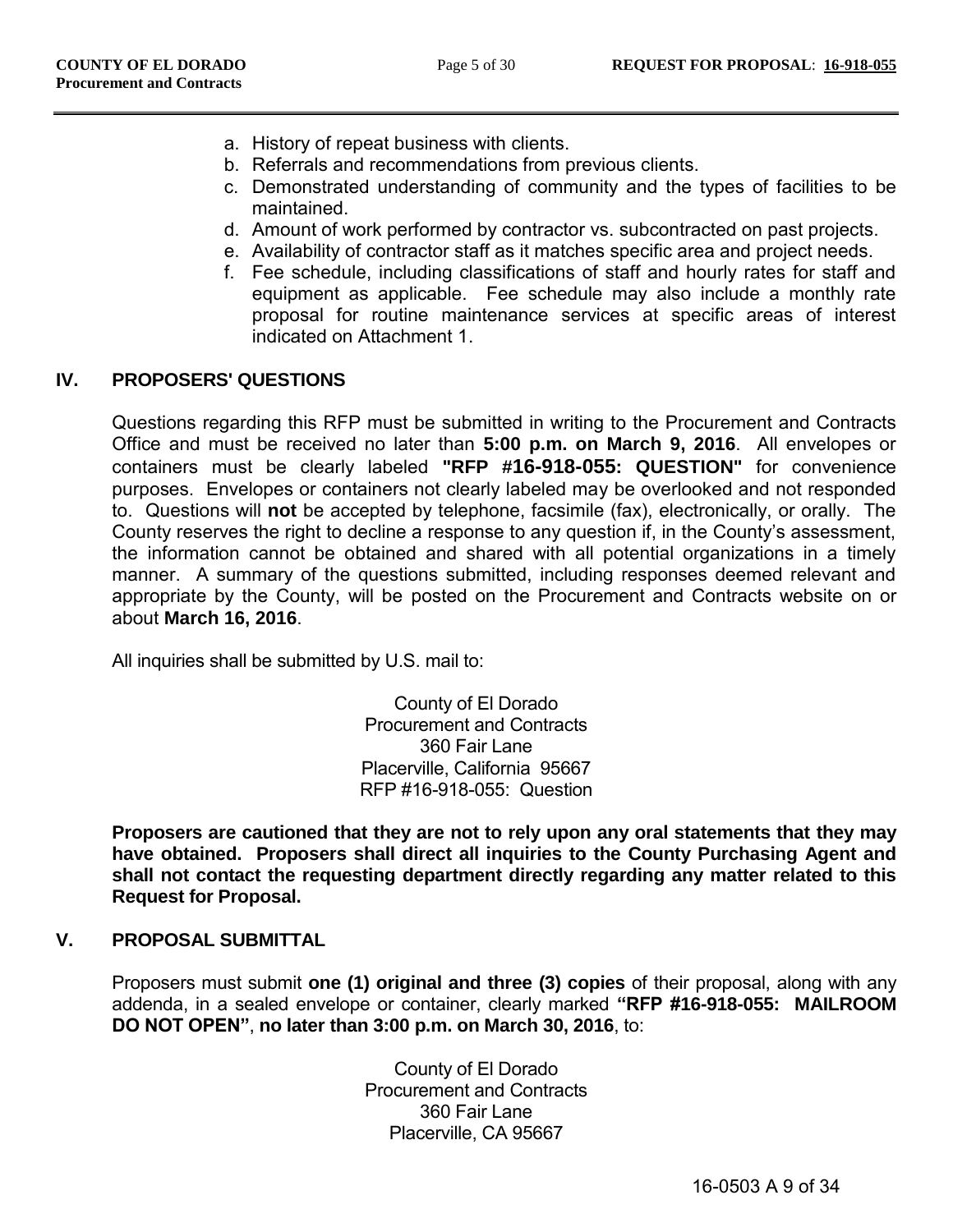A Proposer may withdraw its final proposal at any time **prior** to the opening deadline date and time by submitting a written request for its withdrawal to the County Purchasing Agent, signed by an authorized agent of the firm. Proposers may thereafter submit a new or modified proposal **prior** to the opening deadline date and time. To be considered, the modification must be received in writing, and in the same number of originals and copies as the original Proposal, prior to the date and time specified above for receipt of the Proposal. Modifications offered in any manner after the opening deadline date and time, oral or written, will not be considered.

Proposers submitting less than the required number of copies of their proposal will be rejected and considered "non-responsive". Proposals received beyond the deadline will not be considered, and will be returned unopened.

It is the responsibility of the Proposer to assure that the proposal is received in the Procurement and Contracts Division prior to the proposal opening deadline date and time. Proposals received beyond the proposal opening deadline will not be accepted and will be returned unopened. The time stamp clock located in the office of the Procurement and Contracts Division will serve as the official time clock.

**For questions regarding the Request for Proposal process, contact Ashley Wells, Department Analyst, at (530) 621-5804.`** 

### **VI. SELECTION CRITERIA**

Proposals will be evaluated by a panel of County staff members based on the thoroughness, clarity, and quality of the material presented, with emphasis on:

- 1. Experience
	- a. Contractor has specific experience to successfully provide the full range of services.
	- b. Character and scope of past projects.
- 2. Analysis
	- a. Demonstrated management and organizational ability relative to time management, scheduling, staff/client relationships, and responsiveness to urgent maintenance requests.
- 3. General
	- a. History of repeat business with clients;
	- b. Referrals and recommendations from previous clients;
	- c. Demonstrated understanding of community and the types of facilities to be maintained;
	- d. Amount of work performed by contractor vs. subcontracted on past projects.
	- e. Availability of contractor as it matches specific area and project needs.

The selection criteria provided is to assist prospective Proposers and is not meant to limit other considerations that may be identified during the course of the selection process.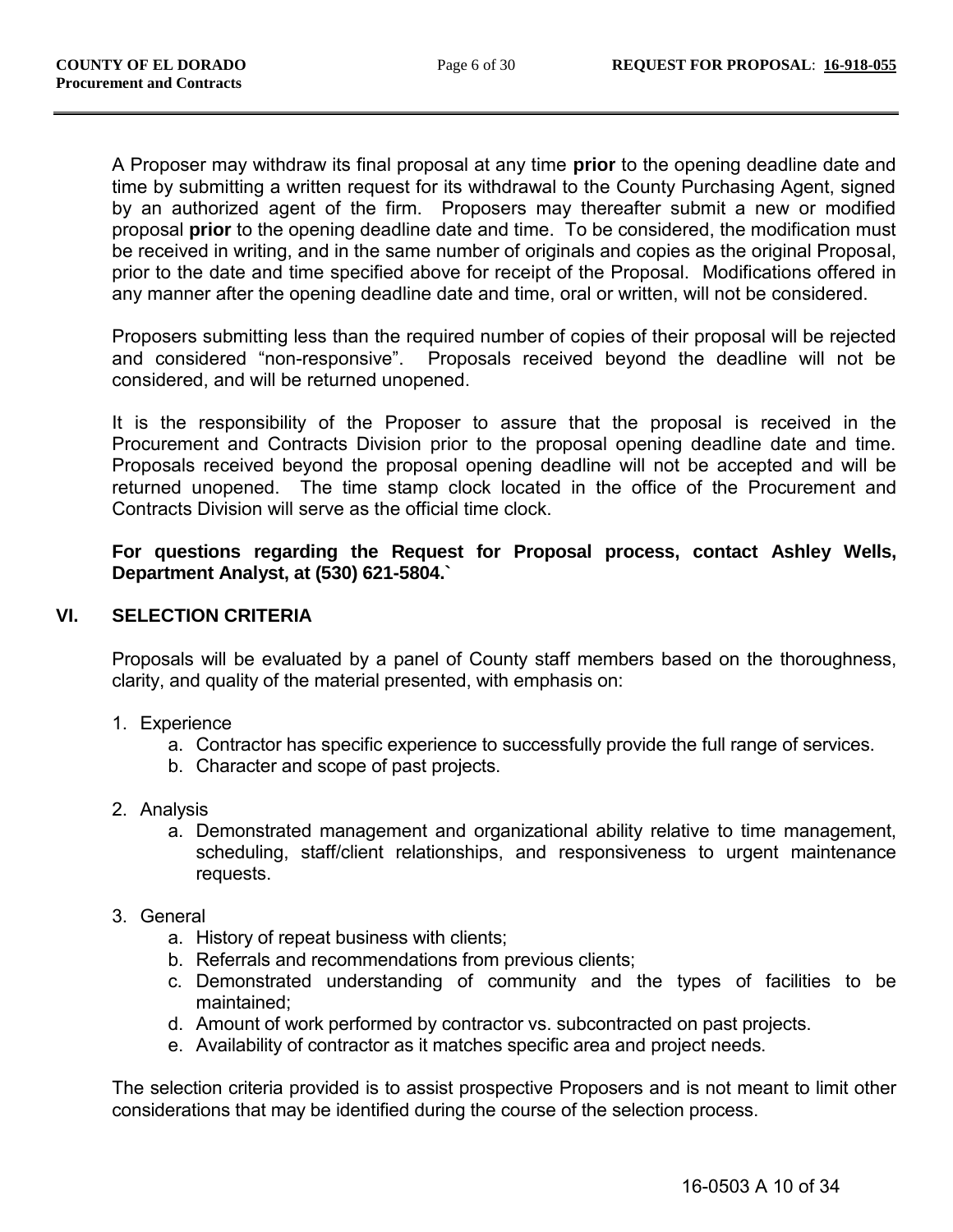#### **VII. SELECTION PROCESS**

County staff will open Proposals following the submittal deadline. The only information that will be made available to the public at that time will be the names of the Proposers submitting Proposals. The contents of all Proposals, or any other medium which discloses any aspect of the Proposal, shall be held in strictest confidence until the County releases a Notice of Intent to Award.

A Selection Committee will be appointed by the County to evaluate the Proposals. It is anticipated that representatives from the County and other local government entities will conduct the evaluations. The Selection Committee may interview respondent firms during the selection process if it is determined to be necessary.

When evaluation of the Proposals and presentations has been completed, a Consultant will be selected and negotiations will be initiated. If for any reason a contract cannot be negotiated, the County reserves the right to select the next ranked prospective Consultant.

**Failure to comply with any of the requirements contained herein may result in disqualification. It is the responsibility of all Proposers to read ALL sections of this RFP prior to submitting a response.** 

#### **VIII. REJECTION OF PROPOSALS**

Prospective Consultants interested in being considered must submit a Proposal in compliance with this notice. Failure to meet the minimum requirements of the RFP shall be cause for rejection of the Proposal. The County reserves the right to reject any or all Proposals.

The County may reject a Proposal if it is conditional, incomplete, contains irregularities, or reflects inordinately high cost rates. The County may waive immaterial deviation in a Proposal. Waiver of an immaterial deviation shall in no way modify the RFP documents or excuse the proposing firm/team from full compliance with the contract requirements if the prospective Consultant is awarded the contract.

### **IX. VALID OFFER**

Proposals shall remain valid for 120 days from the due date. The County reserves the right to negotiate with the successful Proposer(s) any additional terms or conditions not contained in their proposal which are in the best interest of the County or to otherwise revise the scope of this RFP.

This RFP does not constitute a contract nor an offer of employment. The cost of preparation of proposals shall be the obligation of the Proposer. All proposals, whether accepted or rejected, shall become the property of the County and will not be returned. Unnecessarily elaborate responses, enclosures and specialized binding are not desired, and may be construed as an indication of Proposer's lack of cost consciousness.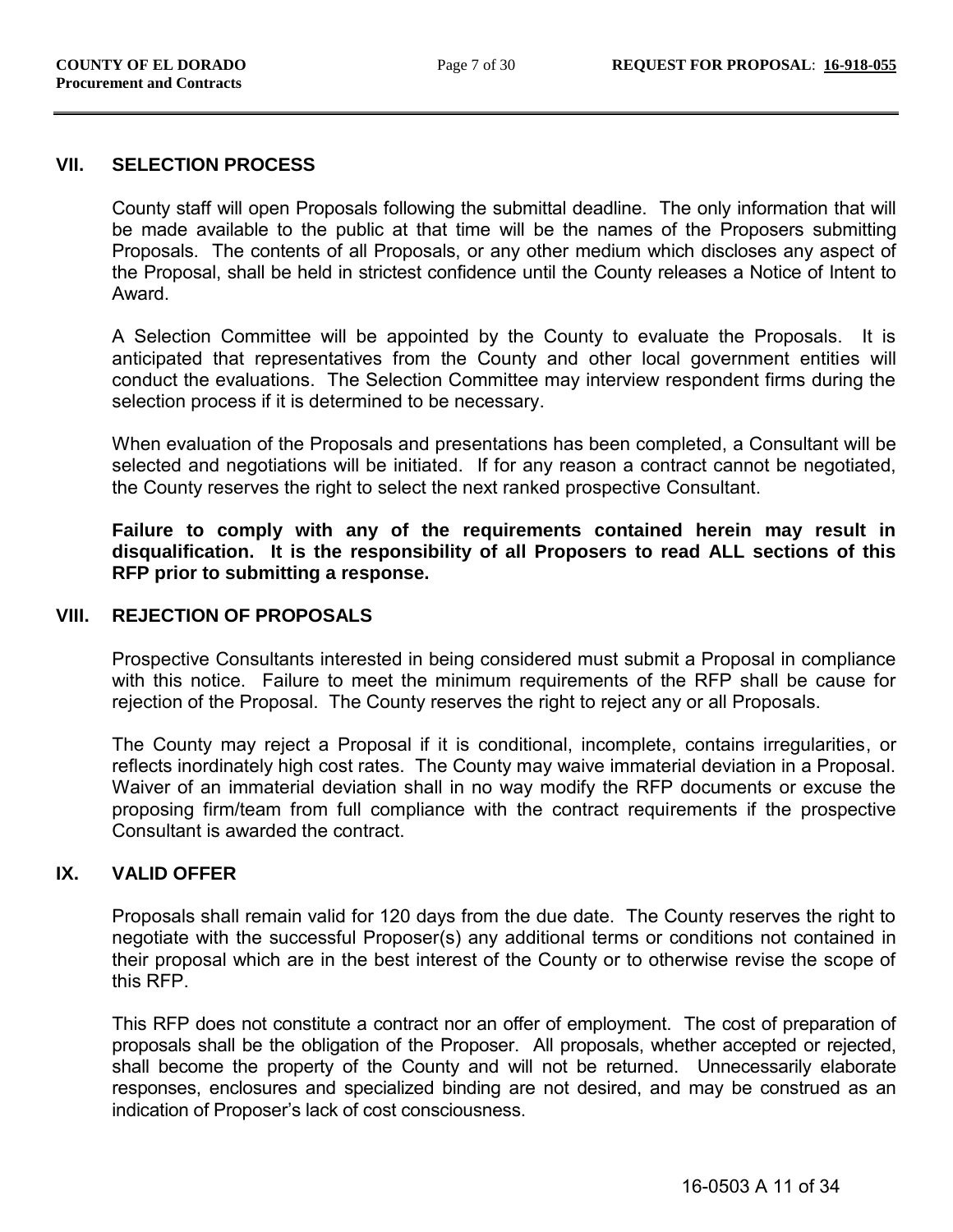### **X. COUNTY'S RIGHTS**

The County reserves the right to:

- 1. Request clarification of any submitted information.
- 2. Waive any irregularity or immaterial deviation in any proposal.
- 3. Not enter into any agreement.
- 4. Not select any Consultant.
- 5. Cancel this process at any time.
- 6. Amend this process at any time.
- 7. Award more than one contract if it is in the best interest of the County.
- 8. Interview Consultants prior to award.
- 9. Request additional information during an interview.

Waiver of an immaterial deviation shall in no way modify the RFP documents or excuse the proposing firm/team from full compliance with the contract requirements if the prospective Consultant is awarded the contract.

#### **XI. CONTRACT AWARD**

Award shall be recommended to the Proposer whose proposal best meets the needs of the County. The County reserves the right to reject any or all proposals, and to solicit additional proposals if deemed in the best interest of the County to do so.

The successful Proposer will receive written notification of the award, along with instructions for finalizing the agreement documents. Receipt of the fully executed agreement will serve as Proposer's notice to proceed with services.

Response and selection of a Proposal will not necessarily result in a contract with the County of El Dorado. Proposal opening does not constitute awarding of a contract. Contract award is by the Purchasing Agent and is not in force until fully executed.

#### **XII. PREVAILING WAGE REQUIREMENTS**

The County requires the Proposer's services on public works projects involving local and/or State funds. Proposals must be consistent with applicable prevailing wage requirements.

#### **XIII. CONFLICT OF INTEREST**

Prospective Proposer(s) warrant and covenant that no official or employee of the County, or any business entity in which an official of the County has an interest, has been employed or retained to solicit or aid in the procuring of the resulting agreement, nor that any such person will be employed in the performance of such agreement without immediate divulgence of such fact to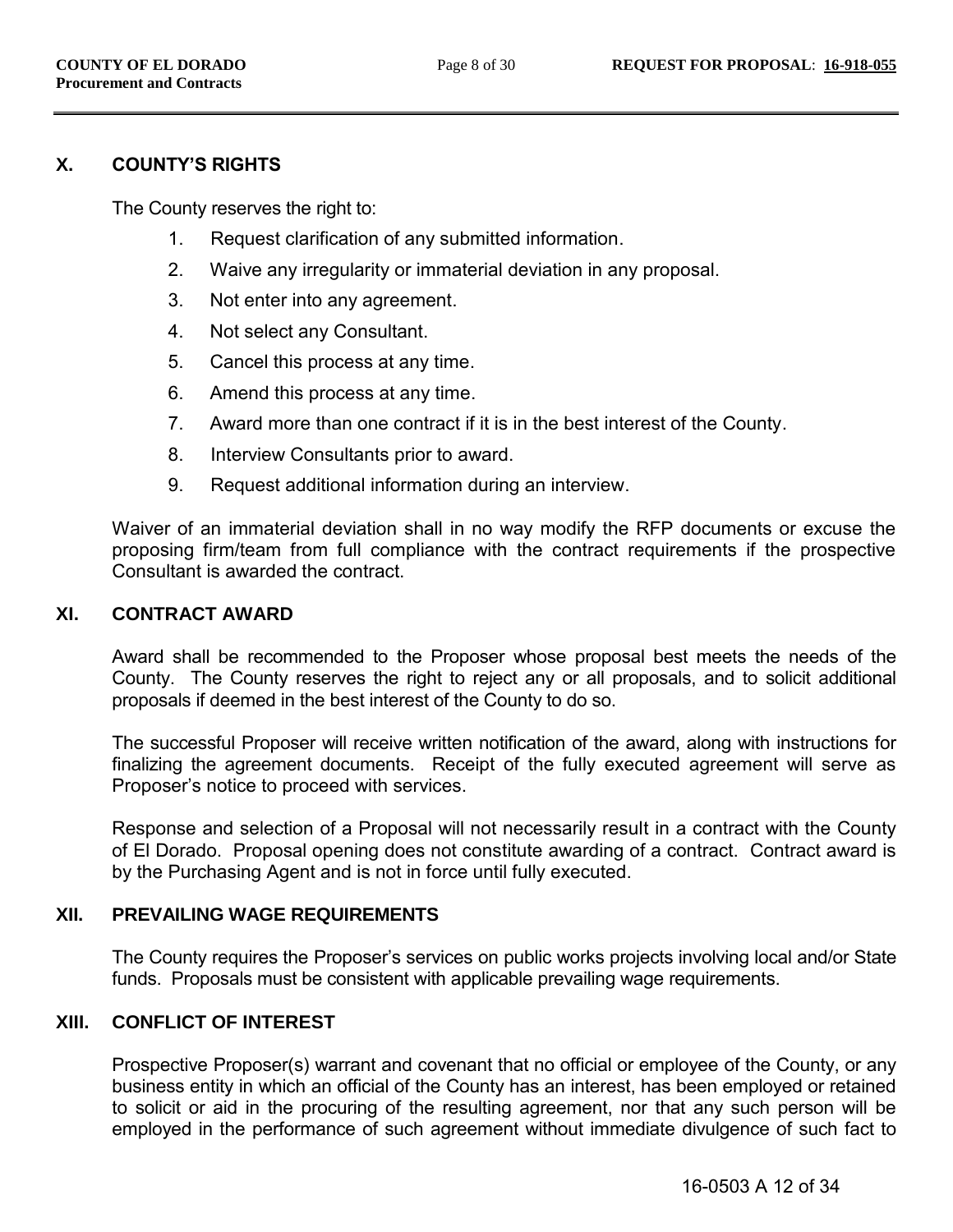the County. Prospective Proposer(s) Proposal shall contain a statement to the effect that the Consultant is not currently committed to another project that would constitute a conflicting interest with the Project defined in this Request for Proposal (RFP).

### **XIV. PUBLIC RECORDS ACT**

All proposals shall become public information at the conclusion of the selection process, with the exception of those portions of a proposal that are identified at the time of submittal by the Proposer as trade secrets and/or which are deemed by the County as not being public documents that must be disclosed under the Public Records Act, or other appropriate statutes and regulations. Pricing and service elements of the successful proposal will not be considered proprietary information. Proprietary information shall be submitted in a separate sealed envelope clearly labeled as proprietary with the RFP number on the outside of the envelope. All materials submitted in response to this Request for Proposal shall become the property of the County and will not be returned.

### **XV. BUSINESS LICENSE REQUIREMENT**

It is unlawful for any person to furnish supplies or services, or transact any kind of business in the unincorporated territory of El Dorado County without possessing a County business license unless exempt under County Code Section 5.08.070. Contact the Tax Collector's Office at 360 Fair Lane, Placerville, CA 95667, or phone (530) 621-5800, for further information. El Dorado County is an equal opportunity employer (EOE). Minorities, females, and handicapped are encouraged to participate (M/F/H).

It is not a requirement to possess a County business license at the time of proposal submittal. Successful Proposers may be required to possess a County business license to award contract.

#### **XVI. PUBLIC AGENCY**

It is intended that other public agencies (i.e., city, special district, public authority, public agency and other political subdivisions of the State of California) shall have the option to participate in any agreement created as a result of this Request for Proposal with the same terms and conditions specified therein, including pricing. The County shall incur no financial responsibility in connection with any agreement from another public agency. The public agency shall accept sole responsibility for contracting for services and making payment to the vendor.

#### *Your participation in the RFP process is important to El Dorado County!*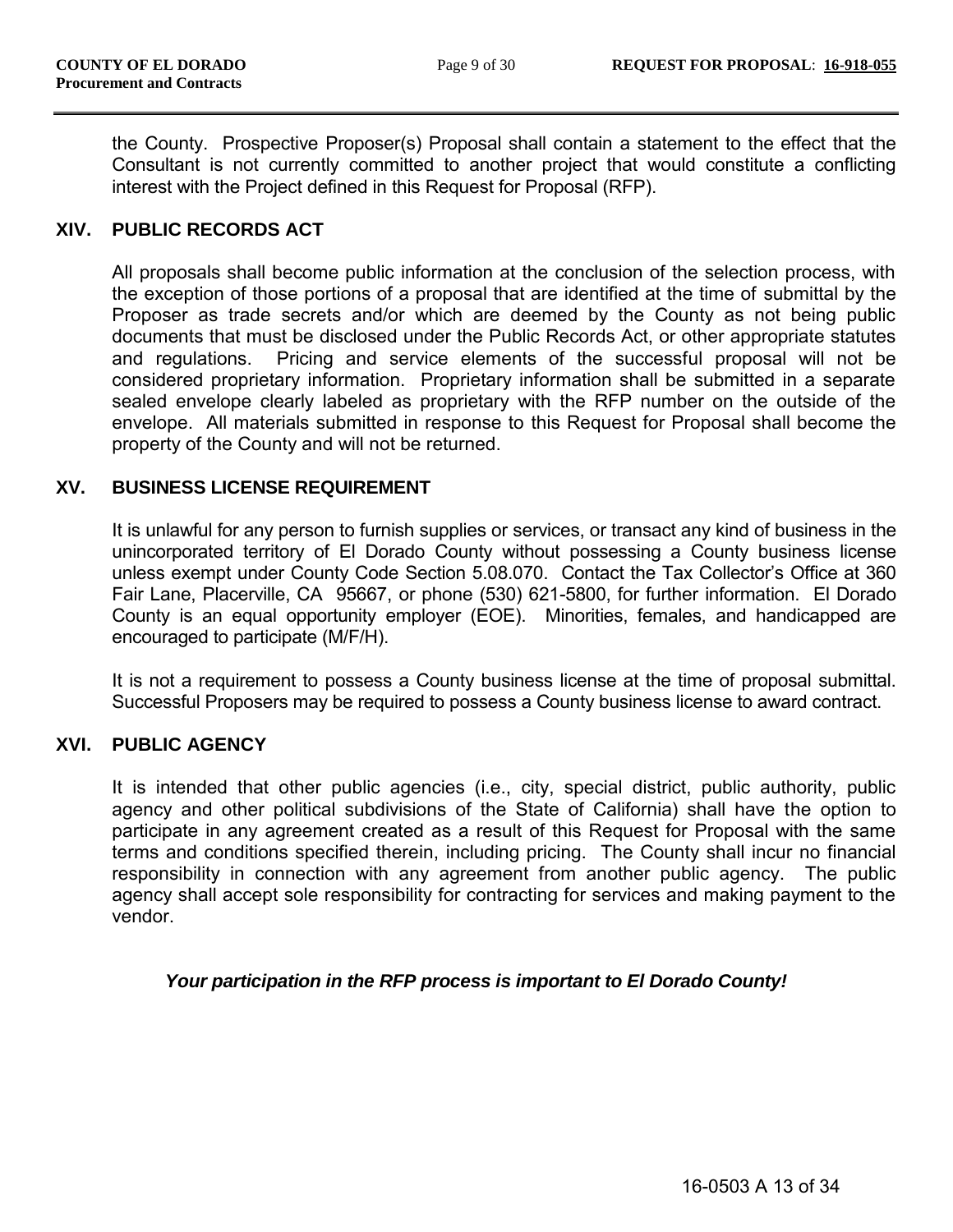# **Attachment 1 Contractor Overview Form**

| <b>Contractor Information</b>                                                                                                                                                                                                                                                                       |  |  |  |
|-----------------------------------------------------------------------------------------------------------------------------------------------------------------------------------------------------------------------------------------------------------------------------------------------------|--|--|--|
| <b>Name of Contractor:</b>                                                                                                                                                                                                                                                                          |  |  |  |
| Local Address:                                                                                                                                                                                                                                                                                      |  |  |  |
| <b>Mailing Address:</b>                                                                                                                                                                                                                                                                             |  |  |  |
| <b>Principal Contact:</b>                                                                                                                                                                                                                                                                           |  |  |  |
| <b>Contact Title:</b>                                                                                                                                                                                                                                                                               |  |  |  |
| <b>Contact Email Address:</b>                                                                                                                                                                                                                                                                       |  |  |  |
| <b>Contact Phone Number:</b>                                                                                                                                                                                                                                                                        |  |  |  |
| <b>Location Information</b>                                                                                                                                                                                                                                                                         |  |  |  |
| Check all areas where you are interested in providing services:                                                                                                                                                                                                                                     |  |  |  |
| $\Box$ Cemeteries                                                                                                                                                                                                                                                                                   |  |  |  |
| $\square$ Placerville Union<br>□Georgetown Zone of Benefit Cemeteries (Georgetown<br><b>Pioneer including Renke Annex and Georgia Slide</b><br><b>Cemeteries)</b>                                                                                                                                   |  |  |  |
| $\Box$ Any other County-operated Cemetery as requested                                                                                                                                                                                                                                              |  |  |  |
|                                                                                                                                                                                                                                                                                                     |  |  |  |
| $\Box$ Landscaping Zones of Benefit                                                                                                                                                                                                                                                                 |  |  |  |
| □Blanchard Estates<br>□Emerald Meadows Lighting, Landscaping and Wetlands                                                                                                                                                                                                                           |  |  |  |
| □Any other County (CDA) Facility as requested (e.g., Placerville or Georgetown Airports)                                                                                                                                                                                                            |  |  |  |
| <b>Acknowledgment Statement</b>                                                                                                                                                                                                                                                                     |  |  |  |
| $\Box$ I acknowledge that I have reviewed the language contained in the Sample Agreement<br>(Attachment 2) and that my firm concurs with the provisions contained within said agreement, and<br>can/will meet the indemnity requirements without alterations to the County's standard<br>agreement. |  |  |  |
| <b>Approval and Original Signature</b>                                                                                                                                                                                                                                                              |  |  |  |
| by an individual authorized to execute an agreement with the County of El Dorado                                                                                                                                                                                                                    |  |  |  |
|                                                                                                                                                                                                                                                                                                     |  |  |  |
| <b>Printed Name</b><br><b>Title</b>                                                                                                                                                                                                                                                                 |  |  |  |
|                                                                                                                                                                                                                                                                                                     |  |  |  |
| Signature<br>Date                                                                                                                                                                                                                                                                                   |  |  |  |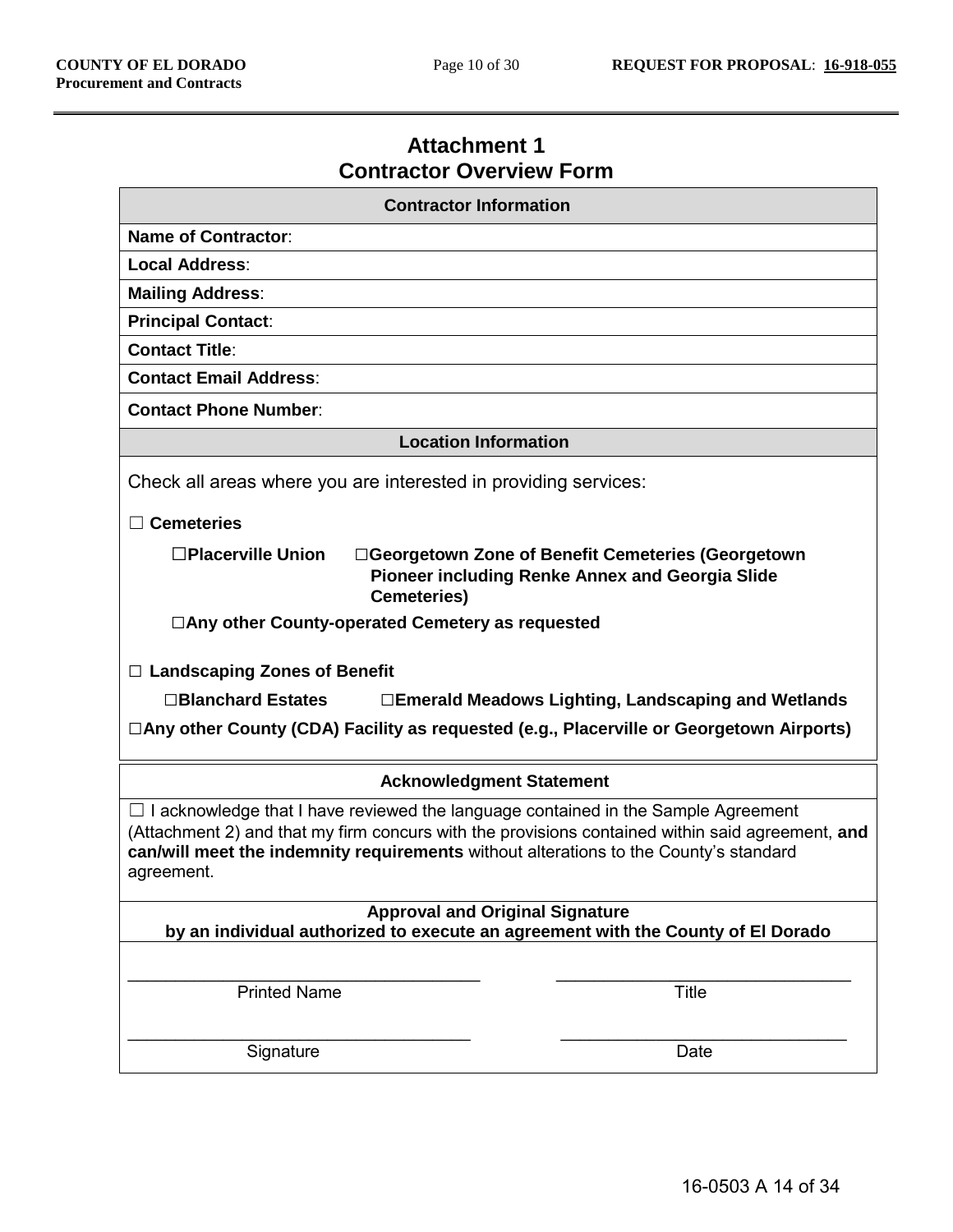# **Attachment 2 Sample Agreement for Services Contractor's Name**

### **On-call Gardening and Landscape Maintenance Services**

#### **AGREEMENT FOR SERVICES #***XXX-XXXXX*

**THIS AGREEMENT,** made and entered into by and between the County of El Dorado, a political subdivision of the State of California (hereinafter referred to as "County"), and \_\_\_\_\_\_\_\_\_\_\_\_\_\_\_ \_\_, a \_\_\_\_ \_\_\_\_\_\_\_\_\_ duly qualified to conduct business in the State of California, whose principal place of business is (hereinafter referred to as "Contractor");

#### R E C I T A L S

**WHEREAS**, County has determined that it is necessary to obtain a contractor to assist its Community Development Agency, to provide on-call gardening and landscape maintenance services at County facilities;

**WHEREAS**, Contractor has represented to County that it is specially trained, experienced, expert, and competent to perform the special services required hereunder, and County has determined to rely upon such representations;

**WHEREAS**, it is the intent of the parties hereto that such services be in conformity with all applicable state and local laws and ordinances applicable to the work, including compliance with prevailing wage rates and their payment in accordance with California Labor Code, Section 1775;

**WHEREAS**, County has determined that the provision of such services provided by Contractor are in the public's best interest, and that these services are more economically and feasibly performed by outside independent Contractors as well as authorized by El Dorado County Charter, Section 210(b)(6) and/or Government Code Section 31000;

**NOW, THEREFORE**, County and Contractor mutually agree as follows:

### **ARTICLE I**

**Scope of Services:** Contractor agrees to furnish all personnel, equipment, materials, supplies and services necessary to provide on-call gardening and landscape maintenance services at County facilities. Services shall include, but not be limited to, those tasks as identified in Exhibit A, marked "Scope of Work," incorporated herein and made by reference a part hereof.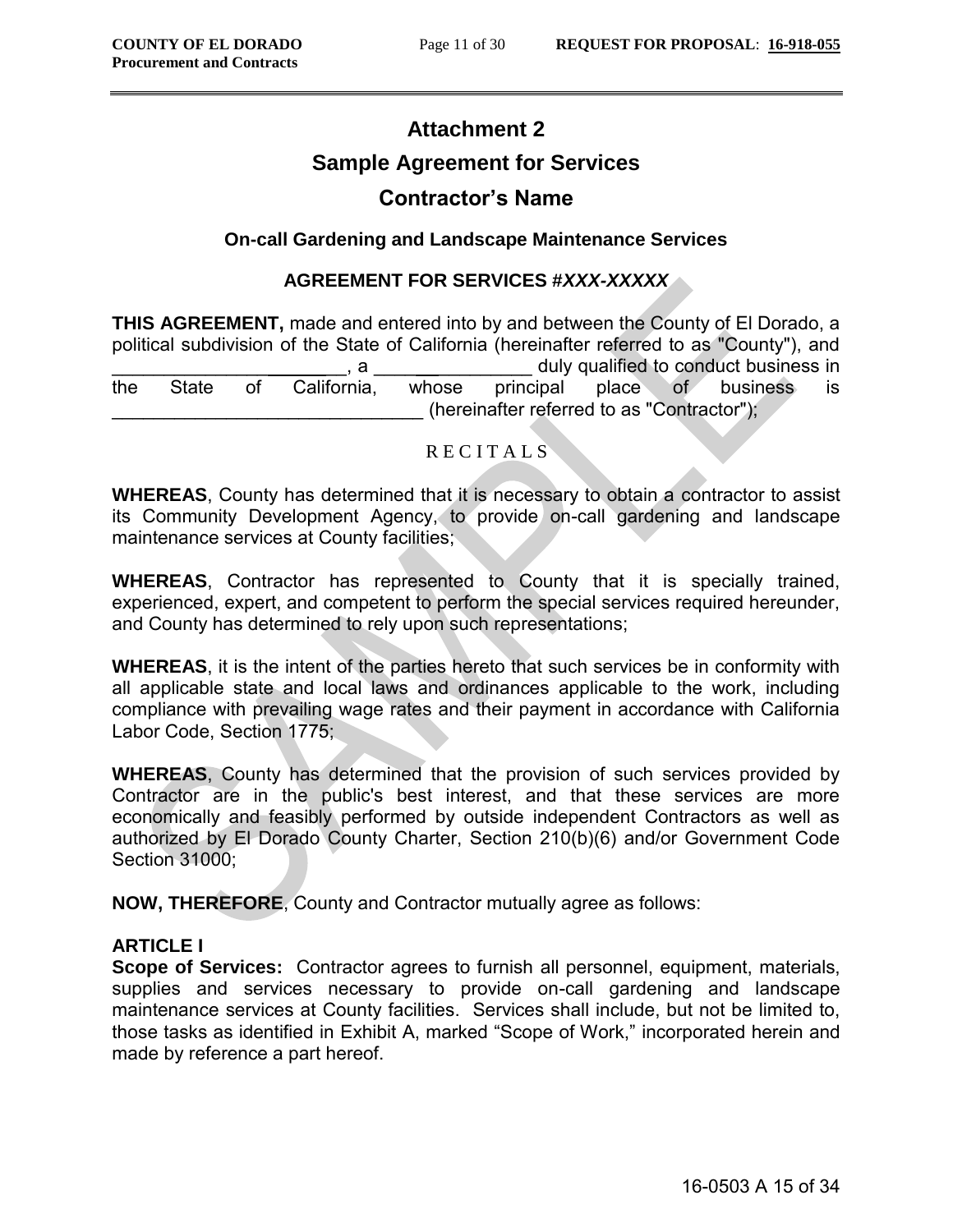For each work assignment, Contractor shall provide a written quote to County's Contract Administrator. Upon receipt and approval of each quote, the Contract Administrator will issue a separate written Work Order to Contractor for each work assignment identifying the specific site where the work will be performed, a description of the services to be provided, any required deliverables, including reports or other documents to be supplied in connection with the work assignment, a specific date by which the work shall be completed and a not-to-exceed cost to complete the work. Contractor shall not commence work until receiving the written Work Order. No payment will be made for any work performed prior to the issuance of the written Work Order.

All of the services included in this Article and Exhibit A are the responsibility of Contractor, unless specifically described as a task or item of work to be provided by County.

### **ARTICLE II**

**Term:** This Agreement shall become effective upon final execution by both parties hereto and shall expire three (3) years thereafter.

### **ARTICLE III**

**Compensation for Services:** For services provided herein, including any deliverables that may be identified in the individual Work Orders issued pursuant to this Agreement, County agrees to pay Contractor upon the satisfactory completion and County's acceptance of each work assignment monthly in arrears. Payment shall be made within forty-five (45) days following County receipt and approval of itemized invoices detailing the services rendered.

For the purposes hereof, the billing rates shall be in accordance with Exhibit B, marked "Fee Schedule," incorporated herein and made by reference a part hereof.

The total amount of this Agreement shall not exceed \$\_\_\_\_\_\_\_\_\_\_\_\_, inclusive of all Work Orders, costs and expenses.

Itemized invoices shall follow the format specified by County and shall reference this Agreement number and the County-supplied Work Order number on their faces. Copies of documentation attached to invoices shall reflect Contractor's charges for the specific services billed on those invoices. Contractor shall bill County for only one (1) Work Order per invoice. Invoices shall be mailed to County at the following address: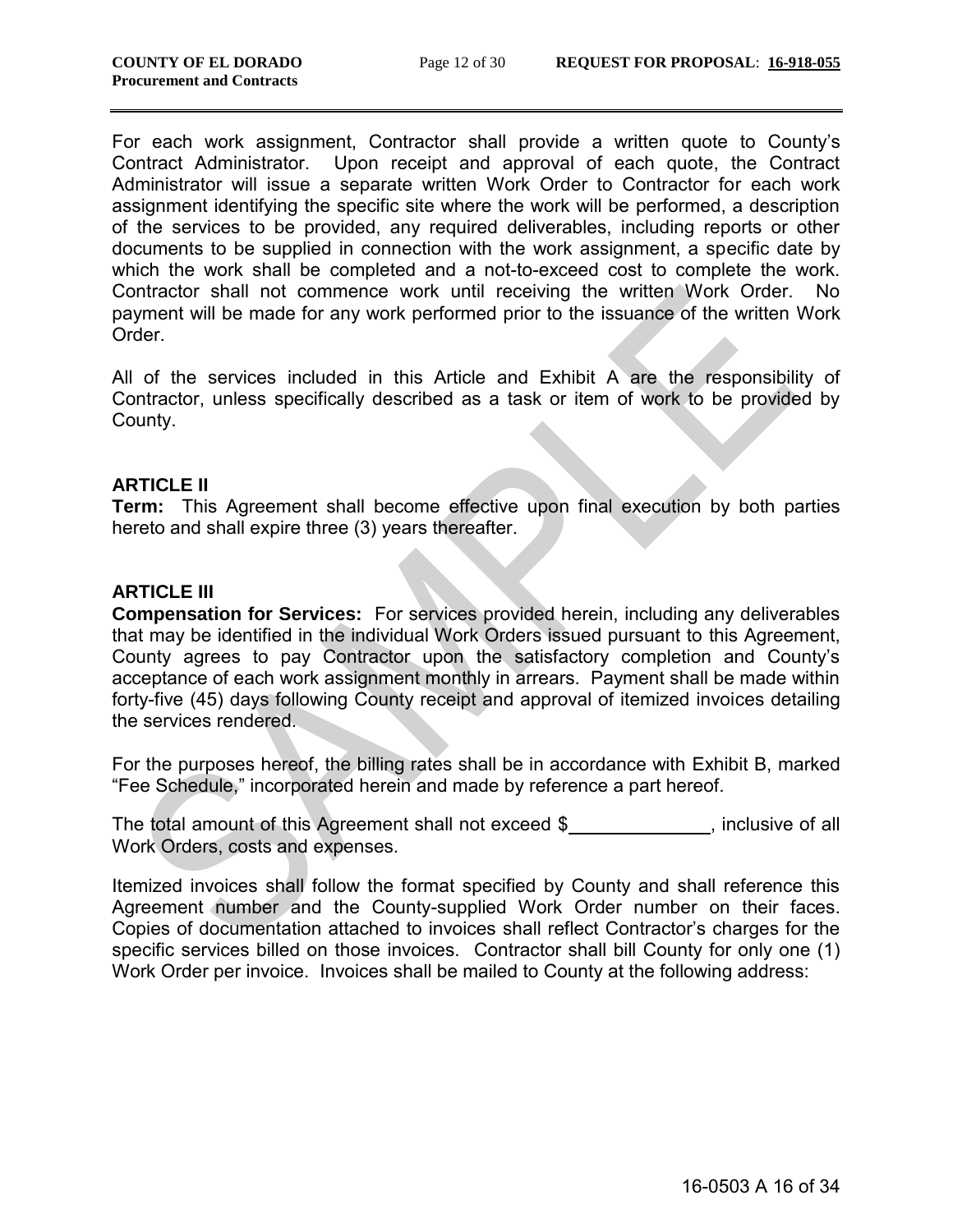County of El Dorado Community Development Agency Administration and Finance Division 2850 Fairlane Court Placerville, California 95667 Attn.: Accounts Payable

or to such other location as County directs.

In the event that Contractor fails to deliver the documents or other deliverables required by the individual Work Orders issued pursuant to this Agreement, County at its sole option may delay the monthly payment for the period of time of the delay, cease all payments until such time as the required deliverables are received, or proceed as set forth below in ARTICLE XIX, Default, Termination, and Cancellation, herein.

### **ARTICLE IV**

**Taxes:** Contractor certifies that as of today's date, it is not in default on any unsecured property taxes or other taxes or fees owed by Contractor to County. Contractor agrees that it shall not default on any obligations to County during the term of this Agreement.

### **ARTICLE V**

**Prevailing Wage:** County requires Contractor's services on public works project(s) involving local or state funds to which prevailing wage requirements may apply. As a consequence, Contractor shall comply with all applicable state and federal prevailing wage rates, statutes, rules and regulations then in effect. Contractor shall use the general prevailing wage rates determined by the Director of Industrial Relations for the county in which the work is to be done, which are available at the principal office of County's Community Development Agency. Changes, if any, to the general prevailing wage rates will be available at the same location.

Future effective general prevailing wage rates which have been predetermined and are on file with the California Department of Industrial Relations are referenced but not printed in the general prevailing wage rates.

Contractor shall comply with all applicable wage requirements, as set forth in Labor Code Sections 1770 et seq., 1773.2, 1775, 1776, 1810 and 1813. In accordance with the provisions of Labor Code Section 1810, eight (8) hours of labor shall constitute a legal day's work upon all work done hereunder, and Contractor and any subcontractor authorized under this Agreement shall also conform to and be bound by the provisions of Labor Code Sections 1810 through 1815.

### **ARTICLE VI**

**Apprentices:** Attention is directed to Sections 1777.5, 1777.6 and 1777.7 of the California Labor Code and Title 8, California Code of Regulations Section 200 et seq.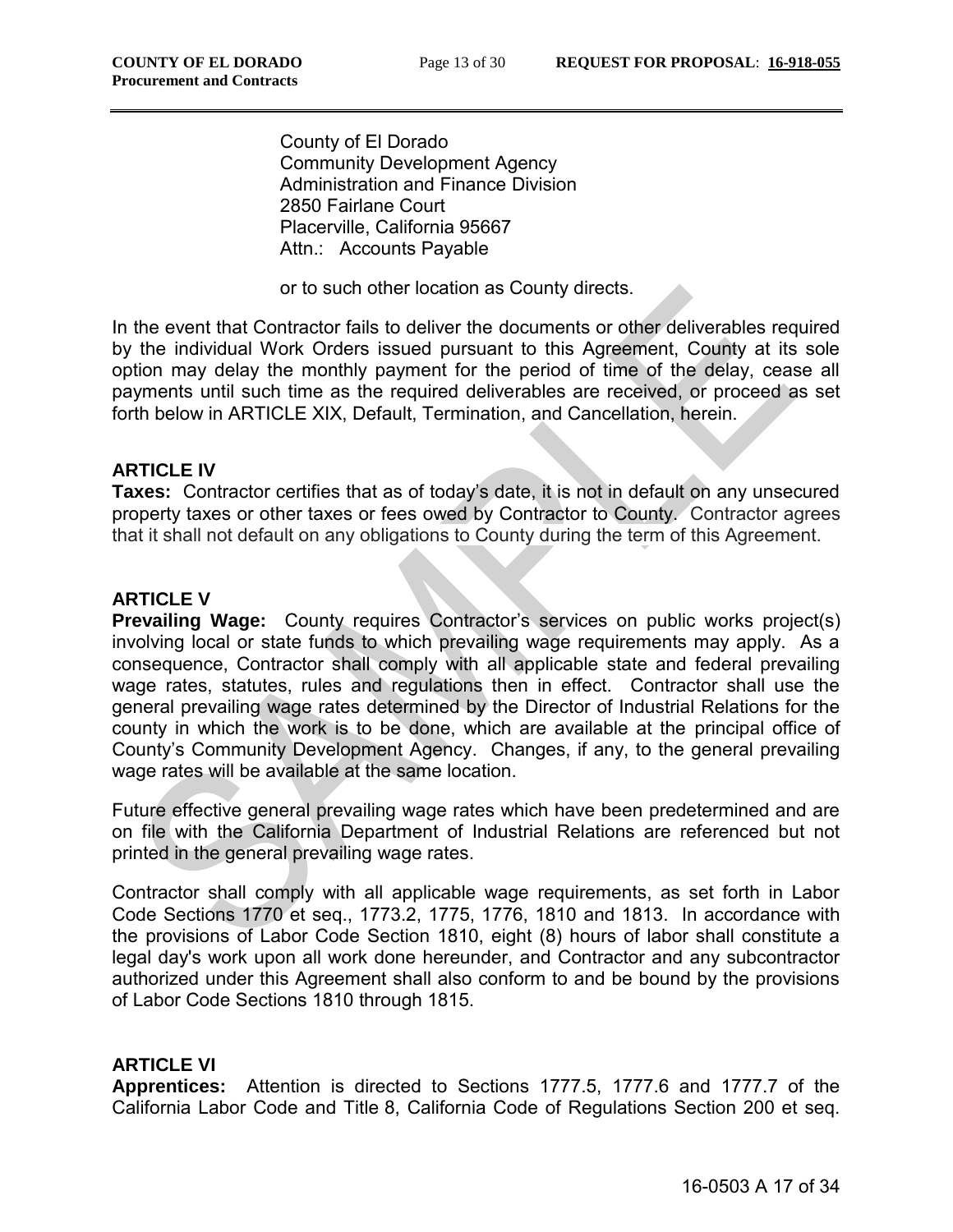To ensure compliance and complete understanding of the law regarding apprentices, and specifically the required ratio thereunder, each Contractor or subcontractor should, where some question exists, contact the Division of Apprenticeship Standards, 455 Golden Gate Avenue, San Francisco, CA 94102, or one of its branch offices prior to commencement of work on this Agreement. Responsibility for compliance with this Article lies with Contractor.

It is County policy to encourage the employment and training of apprentices on public works contracts as may be permitted under local apprenticeship standards.

### **ARTICLE VII**

**Certified Payroll:** As required under the provisions of Labor Code Section 1776, Contractor and any subcontractors shall keep accurate payroll records as follows:

- 1. The payroll records shall show the name, address, social security number, work classification, straight time and overtime hours worked each day and week, and the actual per diem wages paid to each journeyman, apprentice, worker, or other employee employed by Contractor or subcontractors in connection with the services provided under this Agreement.
- 2. A certified copy of all payroll records enumerated above shall be available for inspection at all reasonable hours at the principal office of Contractor as follows:
	- a. Make available or furnish to the employee or his or her authorized representative on request.
	- b. Make available for inspection or furnished upon request to a representative of County, the State Division of Labor Standards Enforcement, and the Division of Apprenticeship Standards of the State Department of Industrial Relations.
	- c. Make available upon request by the public for inspection or copies thereof made; provided, however, that a request by the public shall be made through either County, the State Division of Labor Standards Enforcement, or the State Division of Apprenticeship Standards. The requesting party shall, prior to being provided the records, reimburse the costs of preparation by Contractor, subcontractor, and the entity through which the request was made. The public shall not be given access to the records at the principal office of Contractor.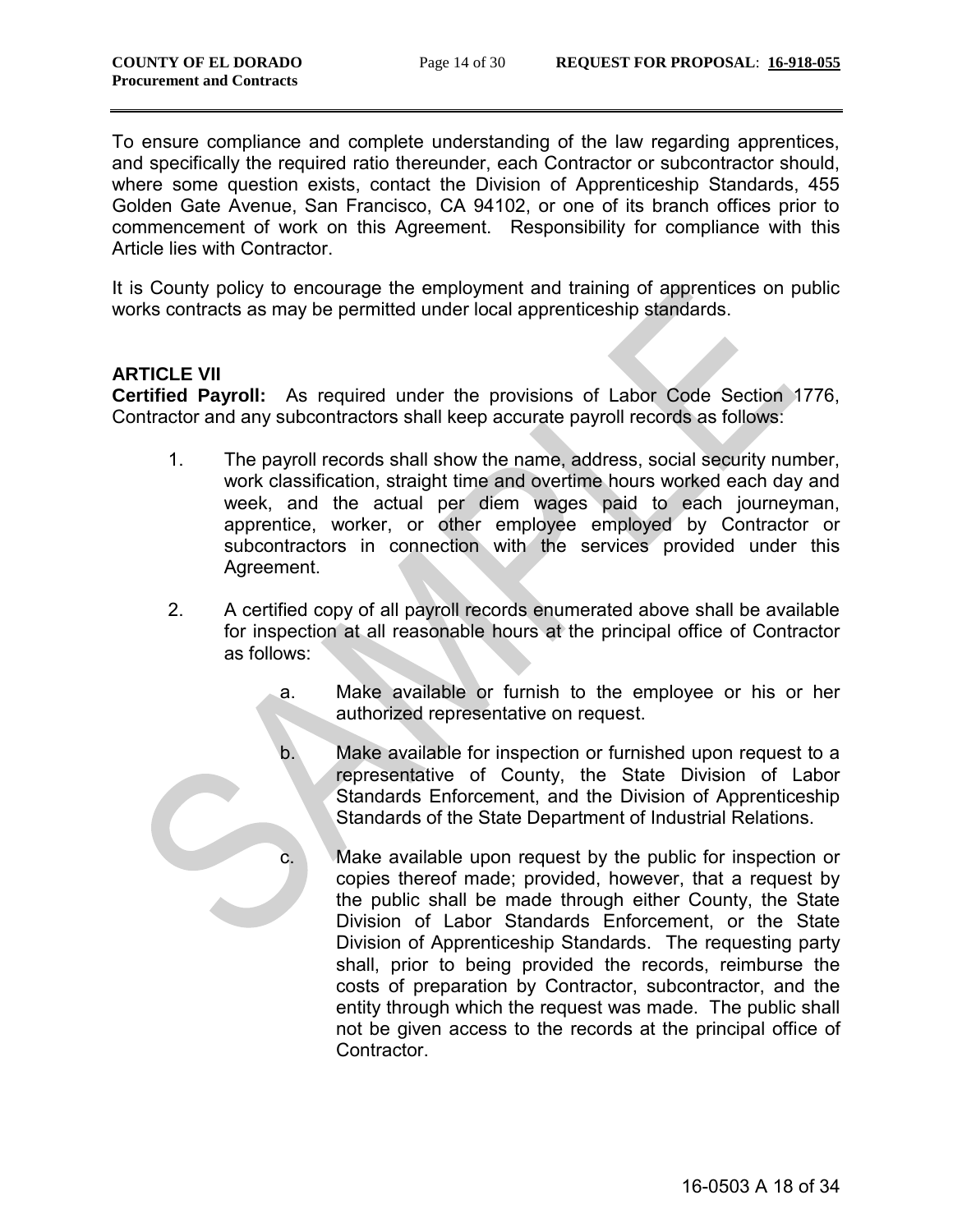#### **ARTICLE VIII**

**Records Examination and Audit Requirements:** Contractor and its subcontractors, if any are authorized hereunder, shall maintain all books, documents, papers, accounting records, and other evidence pertaining to the performance of the Agreement, including but not limited to, the costs of administering the various aspects of the Agreement. In accordance with Government Code Section 8546.7, all of the above-referenced parties shall make such materials available at their respective offices at all reasonable times during the Agreement period and for three (3) years from the date that final payment by County and all other pending matters are closed. Representatives of County, the California State Auditor, and any duly authorized representative of other government agencies shall have access to any books, documents, papers and records that are pertinent to the Agreement for audit, examination, excerpts, and transactions and copies thereof shall be furnished upon request.

#### **ARTICLE IX**

**Payment of all Federal, State or City Taxes:** Any federal, state or city tax payable on the articles furnished by Contractor under this Agreement shall be included in rates quoted herein and shall be paid by Contractor.

#### **ARTICLE X**

**Compliance with all Applicable Laws:** Contractor shall conform to and abide by all federal, state and local building, labor, environmental and safety laws, ordinances, rules and regulations. All work and materials shall be in full accordance with the latest rules and regulations of the State Fire Marshal, safety orders of the Division of Industrial Safety, California Electrical Code, California Building Code, California Plumbing Code, and any and all other applicable laws and regulations. Nothing in this Agreement, including but not limited to, any directions, plans or specifications provided to Contractor, is to be construed to permit work not conforming to these codes.

#### **ARTICLE XI**

**Reporting Accidents:** Contractor shall prepare and submit to County (within twentyfour [24] hours of such incidents) reports of accidents at the site and anywhere else work under this Agreement is in progress in which bodily injury is sustained or property loss in excess of five hundred dollars (\$500.00) occurs.

#### **ARTICLE XII**

**Workers' Compensation:** Contractor shall comply with Labor Code Sections 3700 et seq., requiring it to obtain Workers' Compensation Insurance, and sign a certificate of knowledge thereof.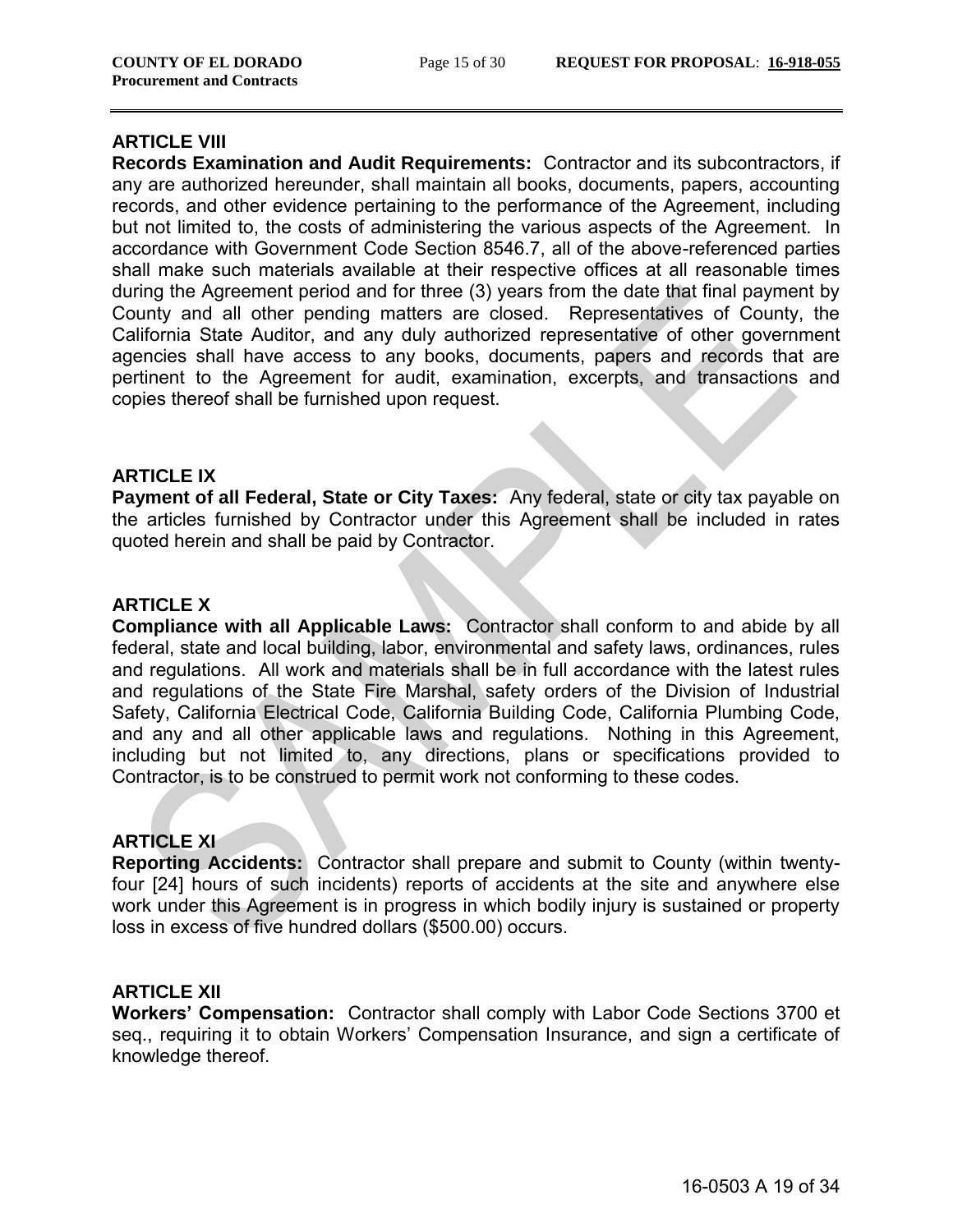#### **CERTIFICATE OF KNOWLEDGE** - **LABOR CODE SECTION 3700**

I am aware of the provisions of Section 3700 of the Labor Code which require every employer to be insured against liability for workers' compensation or to undertake self-insurance in accordance with the provisions of that Code, and I will comply with such provisions before commencing the performance of the work of this Agreement.

Signed: \_\_\_\_\_\_\_\_\_\_\_\_\_\_\_\_\_\_\_\_\_\_\_\_\_\_\_\_\_\_\_ Dated: \_\_\_\_\_\_\_\_\_\_\_\_\_\_\_

### **ARTICLE XIII**

**Changes to Agreement:** This Agreement may be amended by mutual consent of the parties hereto. Said amendments shall become effective only when in writing and fully executed by duly authorized officers of the parties hereto.

#### **ARTICLE XIV**

**Contractor to County:** It is understood that the services provided under this Agreement shall be prepared in and with cooperation from County and its staff. It is further agreed that in all matters pertaining to this Agreement, Contractor shall act as Contractor only to County and shall not act as Contractor to any other individual or entity affected by this Agreement nor provide information in any manner to any party outside of this Agreement that would conflict with Contractor's responsibilities to County during the term hereof.

#### **ARTICLE XV**

**Confidentiality:** Contractor shall maintain the confidentiality and privileged nature of all records, including billing records, together with any knowledge therein acquired, in accordance with all applicable state and federal laws and regulations, as they may now exist or may hereafter be amended or changed. Contractor, and all Contractor's staff, employees, and representatives, shall not use or disclose, directly or indirectly at any time, any said confidential information, other than to County's Community Development Agency for the purpose of, and in the performance of, this Agreement. This confidentiality provision shall survive after the expiration or earlier termination of this Agreement.

#### **ARTICLE XVI**

**Assignment and Delegation:** Contractor is engaged by County for its unique qualifications and skills as well as those of its personnel. Contractor shall not subcontract, delegate or assign services to be provided, in whole or in part, to any other person or entity without prior written consent of County.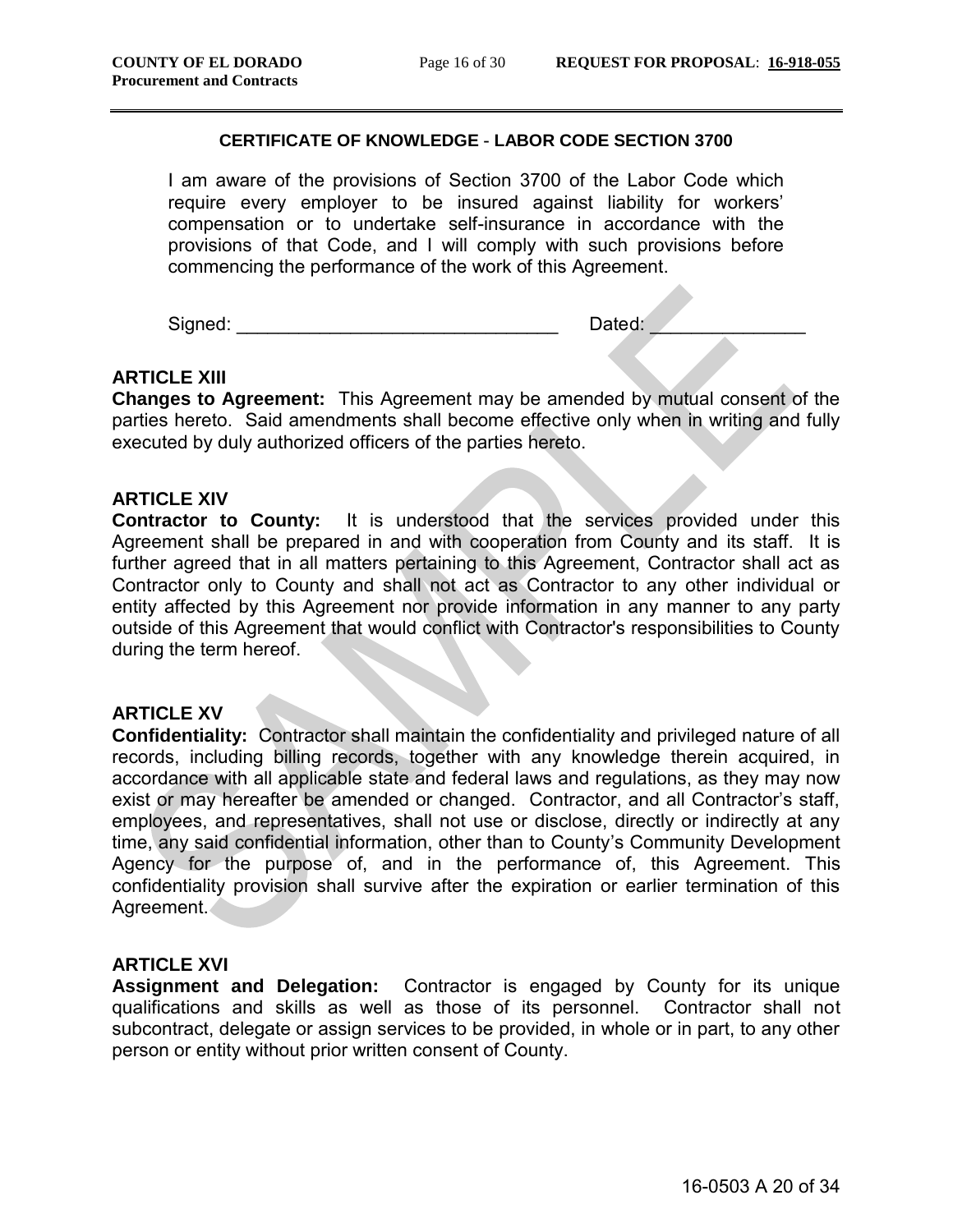#### **ARTICLE XVII**

**Independent Contractor/Liability:** Contractor is, and shall be at all times, deemed independent and shall be wholly responsible for the manner in which it performs services required by the terms of this Agreement. Contractor exclusively assumes responsibility for acts of its employees, associates, and subcontractors, if any are authorized herein, as they relate to services to be provided under this Agreement during the course and scope of their employment.

Contractor shall be responsible for performing the work under this Agreement in a safe, professional, skillful, and workmanlike manner and shall be liable for its own negligence and negligent acts of its employees. County shall have no right of control over the manner in which work is to be done and shall, therefore, not be charged with responsibility of preventing risk to Contractor or its employees.

#### **ARTICLE XVIII**

**Fiscal Considerations:** The parties to this Agreement recognize and acknowledge that County is a political subdivision of the State of California. As such, County is subject to the provisions of Article XVI, Section 18 of the California Constitution and other similar fiscal and procurement laws and regulations and may not expend funds for products, equipment, or services not budgeted in a given fiscal year. It is further understood that in the normal course of County business, County will adopt a proposed budget prior to a given fiscal year, but that the final adoption of a budget does not occur until after the beginning of the fiscal year.

Notwithstanding any other provision of this Agreement to the contrary, County shall give notice of cancellation of this Agreement in the event of adoption of a proposed budget that does not provide for funds for the services, products or equipment subject herein. Such notice shall become effective upon the adoption of a final budget, which does not provide funding for this Agreement. Upon the effective date of such notice, this Agreement shall be automatically terminated and County released from any further liability hereunder.

In addition to the above, should the Board of Supervisors during the course of a given year for financial reasons reduce or order a reduction in the budget for any County department for which services were contracted to be performed, pursuant to this paragraph in the sole discretion of County, this Agreement may be deemed to be canceled in its entirety subject to payment for services performed prior to cancellation.

#### **ARTICLE XIX**

#### **Default, Termination, and Cancellation:**

A. Default: Upon the occurrence of any default of the provisions of this Agreement, a party shall give written notice of said default to the party in default (notice). If the party in default does not cure the default within ten (10) days of the date of notice (Time to Cure), then such party shall be in default. The Time to Cure may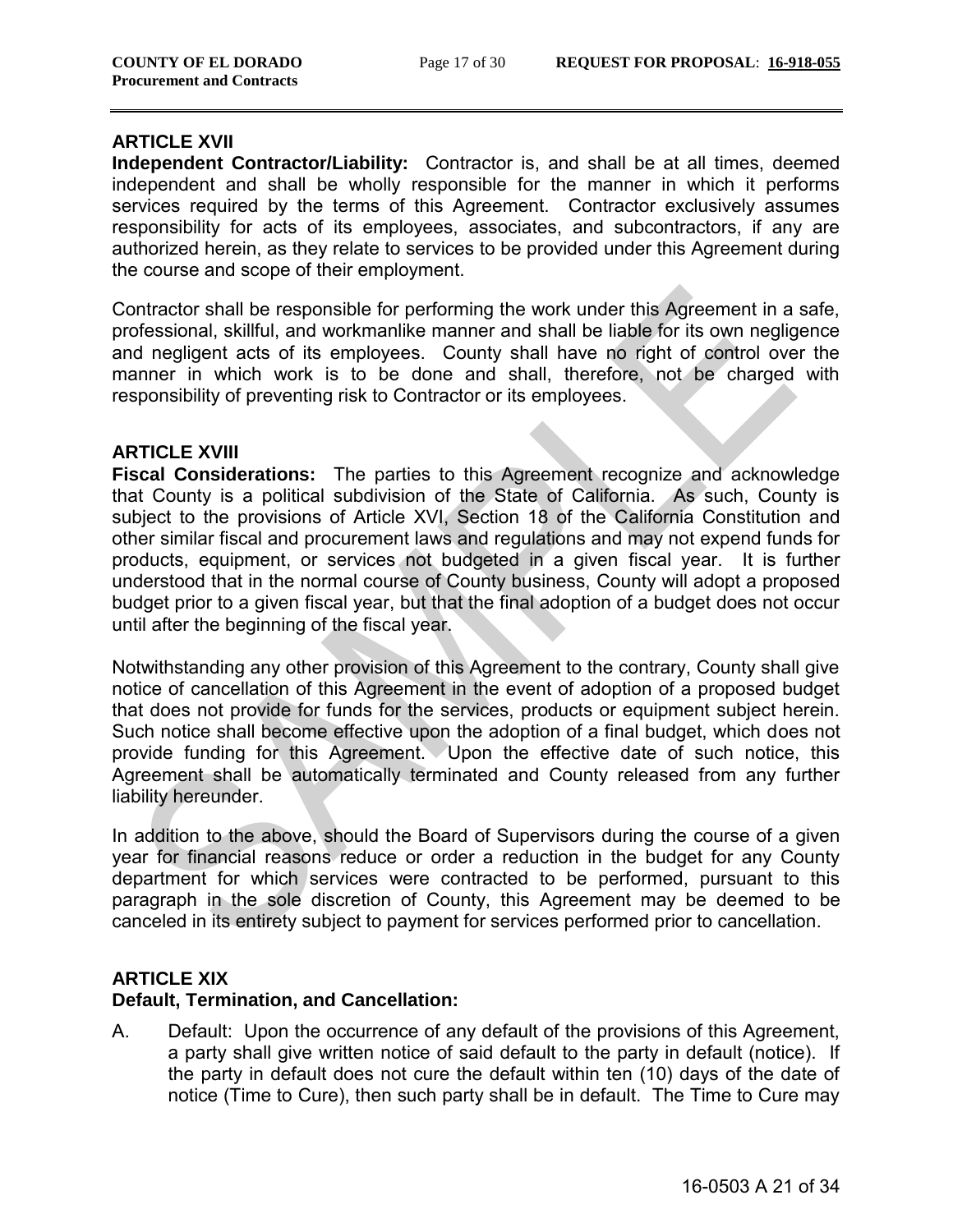be extended at the discretion of the party giving notice. Any extension of Time to Cure must be in writing, prepared by the party in default for signature by the party giving notice, and must specify the reason(s) for the extension and the date in which the extension of Time to Cure expires.

Notice given under this section shall specify the alleged default and the applicable Agreement provision and shall demand that the party in default perform the provisions of this Agreement within the applicable period of time. No such notice shall be deemed a termination of this Agreement unless the party giving notice so elects in this notice, or the party giving notice so elects in a subsequent written notice after the Time to Cure has expired. In the event of termination for default, County reserves the right to take over and complete the work by contract or by any other means.

- B. Bankruptcy: This Agreement, at the option of County, shall be terminable in the case of bankruptcy, voluntary or involuntary, or insolvency of Contractor.
- C. Ceasing Performance: County may terminate this Agreement in the event Contractor ceases to operate as a business, or otherwise becomes unable to substantially perform any term or condition of this Agreement.
- D. Termination or Cancellation without Cause: County may terminate this Agreement or any individual Work Orders issued pursuant to this Agreement in whole or in part upon seven (7) calendar days' written notice by County without cause. If such prior termination is effected, County will pay for satisfactory services rendered prior to the effective dates, as set forth in the Notice of Termination provided to Contractor, and for such other services which County may agree to in writing as necessary for contract resolution. In no event, however, shall County be obligated to pay more than the not-to-exceed amount of the Work Order or the total amount of the Agreement, as applicable. Upon receipt of a Notice of Termination, Contractor shall promptly discontinue all services affected, as of the effective date of termination set forth in such Notice of Termination, unless the Notice directs otherwise. In the event of termination for default, County reserves the right to take over and complete the work by contract or by any other means.

### **ARTICLE XX**

**Notice to Parties:** All notices to be given by the parties hereto shall be in writing and served by depositing same in the United States Post Office, postage prepaid and return receipt requested.

Notices to County shall be in duplicate and addressed as follows: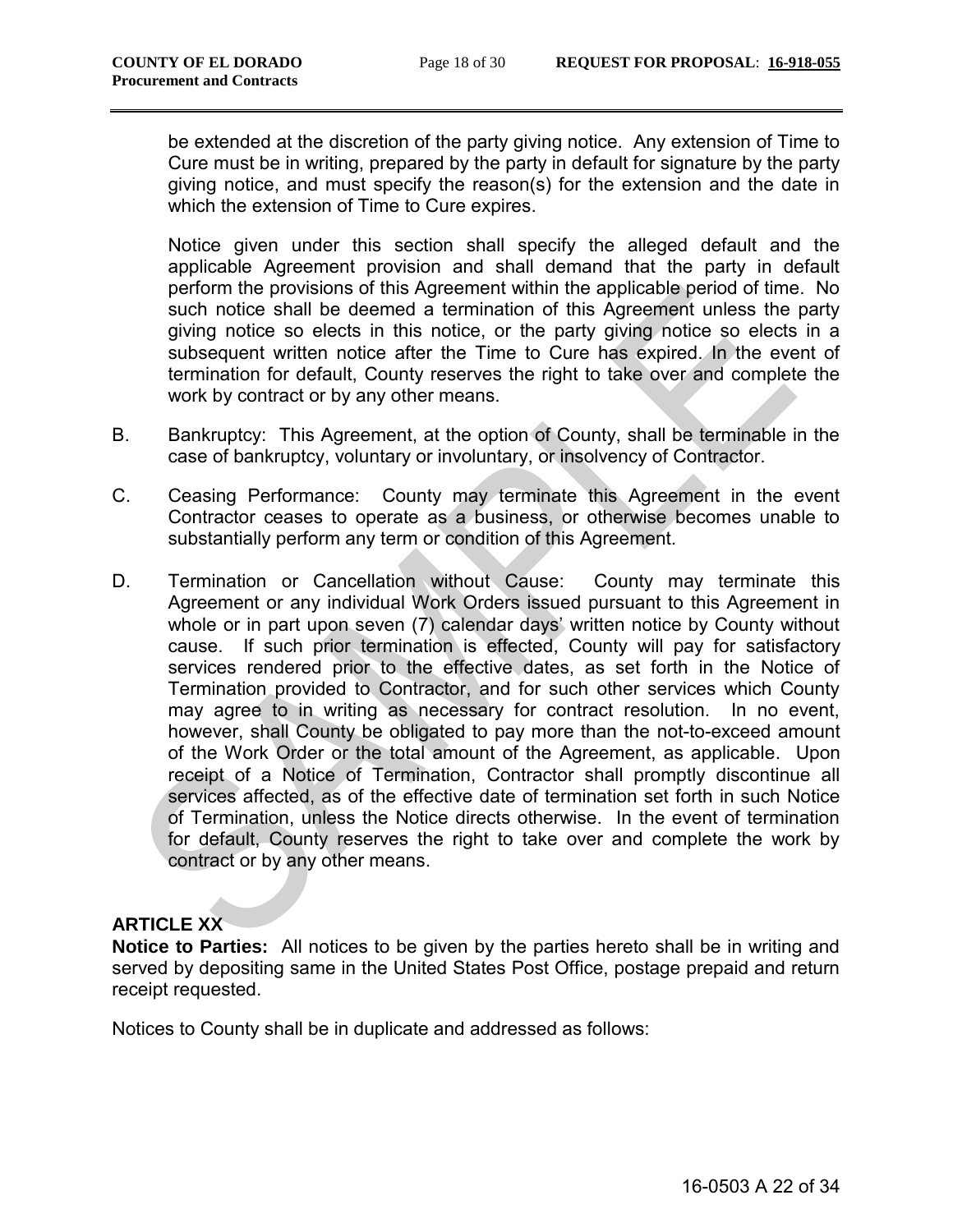County of El Dorado Community Development Agency Administration and Finance Division 2850 Fairlane Court Placerville, California 95667

Attn.: Katy Sampson Assistant Director Administration and Finance

To County: The County: The County: The County: The County: The County: The County: The County: The County: The County: The County: The County: The County: The County: The County: The County: The County: The County: The Cou

County of El Dorado Community Development Agency

Administration and Finance Division 2850 Fairlane Court Placerville, California 95667

Attn.: Michele Weimer Administrative Services Officer Contracts & Procurement Unit

or to such other location as County directs.

Notices to Contractor shall be addressed as follows:

Contractor's Name Address City, State, Zip

or to such other location as Contractor directs.

### **ARTICLE XXI**

**Change of Address:** In the event of a change in address for Contractor's principal place of business, Contractor's Agent for Service of Process, or Notices to Contractor, Contractor shall notify County in writing as provided in ARTICLE XX, Notice to Parties. Said notice shall become part of this Agreement upon acknowledgment in writing by County's Contract Administrator, and no further amendment of the Agreement shall be necessary provided that such change of address does not conflict with any other provisions of this Agreement.

### **ARTICLE XXII**

**Indemnity:** Contractor shall defend, indemnify, and hold County and its officers, agents, employees and representatives harmless against and from any and all claims, suits, losses, damages, and liability for damages of every name, kind, and description, including attorneys' fees and costs incurred, brought for, or on account of, injuries to, or death of, any person, including but not limited to workers, County employees, and the public, or damage to property, or any economic or consequential losses, which are claimed to, or in any way arise out of, or are connected with Contractor's services, operations or performance hereunder, regardless of the existence or degree of fault or negligence on the part of County, Contractor, subcontractor(s) and employee(s) of any of these, except for the sole, or active negligence of County, its officers, agents, employees and representatives, or as expressly prescribed by statute. This duty of Contractor to indemnify and save County harmless includes the duties to defend set forth in California Civil Code Section 2778.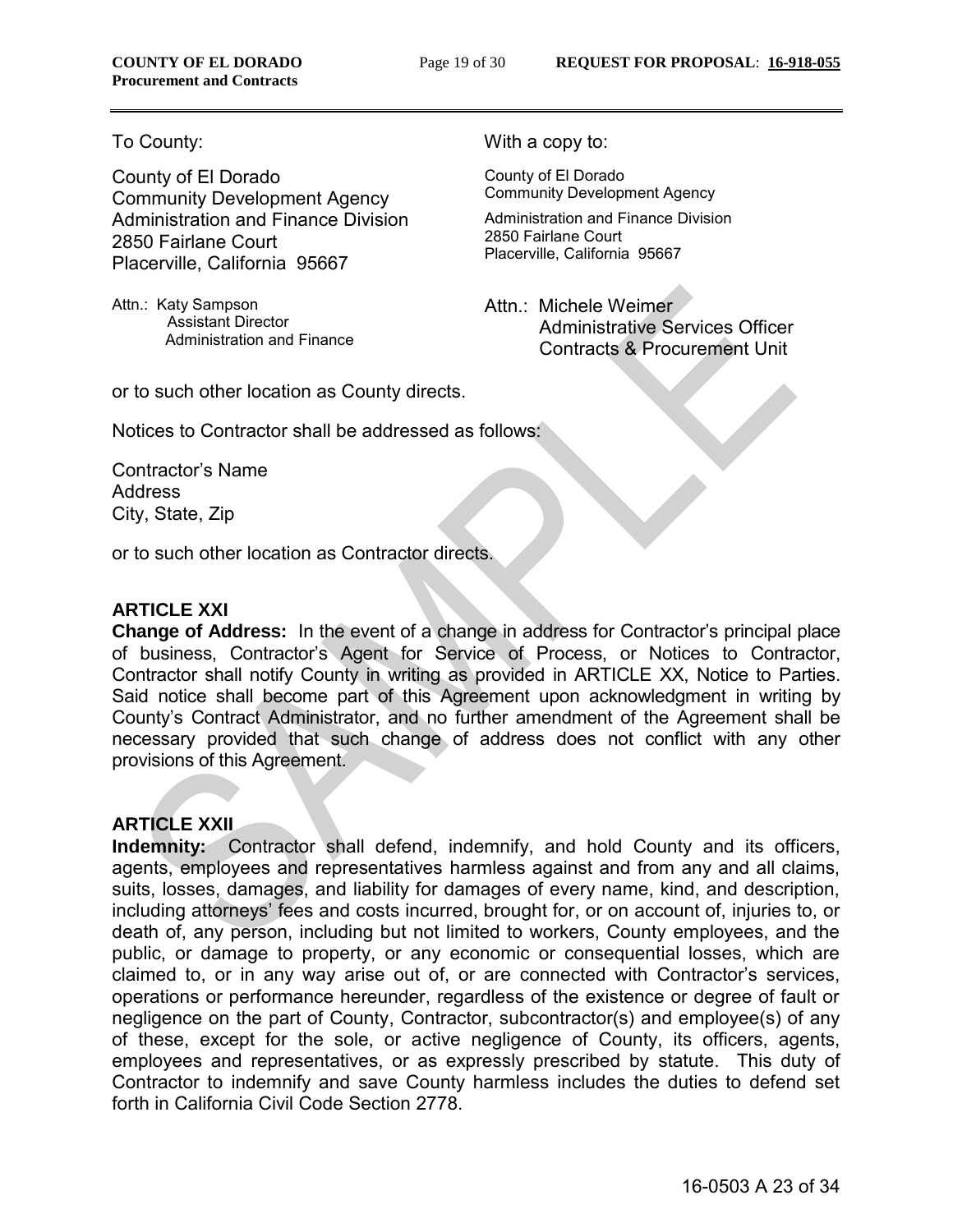#### **ARTICLE XXIII**

**Insurance:** Contractor shall provide proof of a policy of insurance satisfactory to County's Risk Management Division and documentation evidencing that Contractor maintains insurance that meets the following requirements:

- A. Full Workers' Compensation and Employers' Liability Insurance covering all employees of Contractor as required by law in the State of California.
- B. Commercial General Liability Insurance of not less than \$1,000,000 combined single limit per occurrence for bodily injury and property damage, including but not limited to endorsements for the following coverage: premises, personal injury, operations, products and completed operations, blanket contractual, and independent contractors' liability and a \$2,000,000 aggregate limit.
- C. Automobile Liability Insurance of not less than \$100,000 bodily injury per person, \$300,000 bodily injury per accident and \$100,000 property damage per accident is required in the event motor vehicles are used by Contractor in performance of the Agreement.
- D. In the event Contractor is a licensed professional or professional contractor and is performing professional services under this Agreement, Professional Liability Insurance is required with a limit of liability of not less than \$1,000,000.
- E. Contractor shall furnish a certificate of insurance satisfactory to County's Risk Management Division as evidence that the insurance required above is being maintained.
- F. The insurance will be issued by an insurance company acceptable to County's Risk Management Division, or be provided through partial or total self-insurance likewise acceptable to the Risk Management Division.
- G. Contractor agrees that the insurance required herein shall be in effect at all times during the term of this Agreement. In the event said insurance coverage expires at any time or times during the term of this Agreement, Contractor agrees to provide at least thirty (30) days prior to said expiration date, a new certificate of insurance evidencing insurance coverage as provided for herein for not less than the remainder of term of the Agreement, or for a period of not less than one (1) year. New certificates of insurance are subject to the approval of Risk Management and Contractor agrees that no work or services shall be performed prior to the giving of such approval. In the event Contractor fails to keep in effect at all times insurance coverage as herein provided, County may, in addition to any other remedies it may have, terminate this Agreement upon the occurrence of such event.
- H. The certificate of insurance must include the following provisions stating that: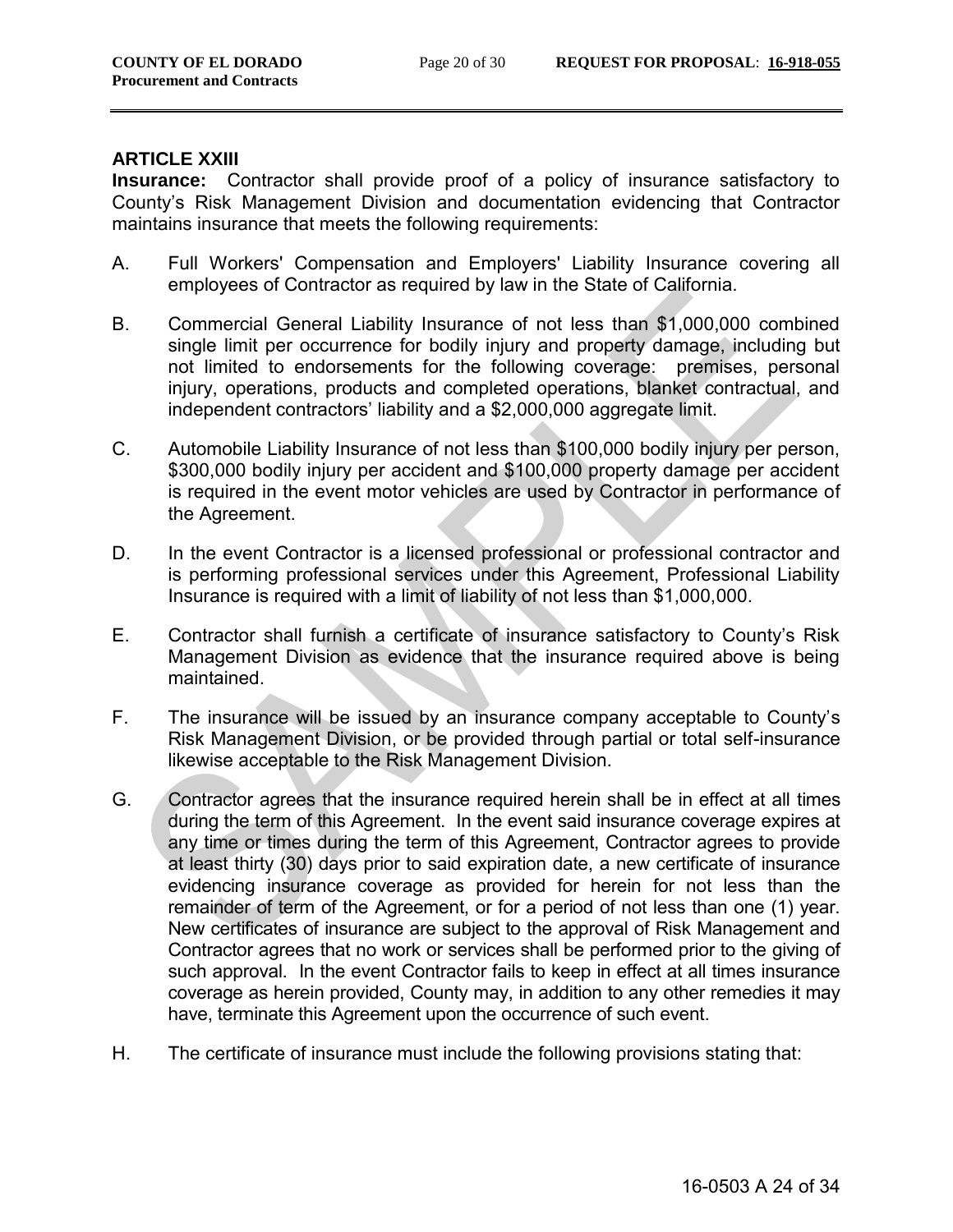- 1. The insurer will not cancel the insured's coverage without prior written notice to County; and
- 2. The County of El Dorado, its officers, officials, employees and volunteers are included as additional insured, on an additional insured endorsement, but only insofar as the operations under this Agreement are concerned. This provision shall apply to the general liability policy.
- I. Contractor's insurance coverage shall be primary insurance as respects County, its officers, officials, employees and volunteers. Any insurance or self-insurance maintained by County, its officers, officials, employees, or volunteers shall be in excess of Contractor's insurance and shall not contribute with it.
- J. Any deductibles or self-insured retentions must be declared to, and approved, by County. At the option of County, either: The insurer shall reduce or eliminate such deductibles or self-insured retentions as respects County, its officers, officials, employees, and volunteers; or Contractor shall procure a bond guaranteeing payment of losses and related investigations, claim administration, and defense expenses.
- K. Any failure to comply with the reporting provisions of the policies shall not affect coverage provided to County, its officers, officials, employees or volunteers.
- L. The insurance companies shall have no recourse against the County of El Dorado, its officers and employees or any of them for payment of any premiums or assessments under any policy issued by any insurance company.
- M. Contractor's obligations shall not be limited by the foregoing insurance requirements and shall survive the expiration of this Agreement.
- N. In the event Contractor cannot provide an occurrence policy, Contractor shall provide insurance covering claims made as a result of performance of this Agreement for not less than three (3) years following completion of performance of this Agreement.
- O. The certificate of insurance shall meet such additional standards as may be determined by the contracting County department, either independently or in consultation with County's Risk Management Division as essential for protection of County.

### **ARTICLE XXIV**

**Business License:** County's Business License Ordinance provides that it is unlawful for any person to furnish supplies or services, or transact any kind of business in the unincorporated territory of El Dorado County without possessing a County business license unless exempt under County Ordinance Code Section 5.08.070. Contractor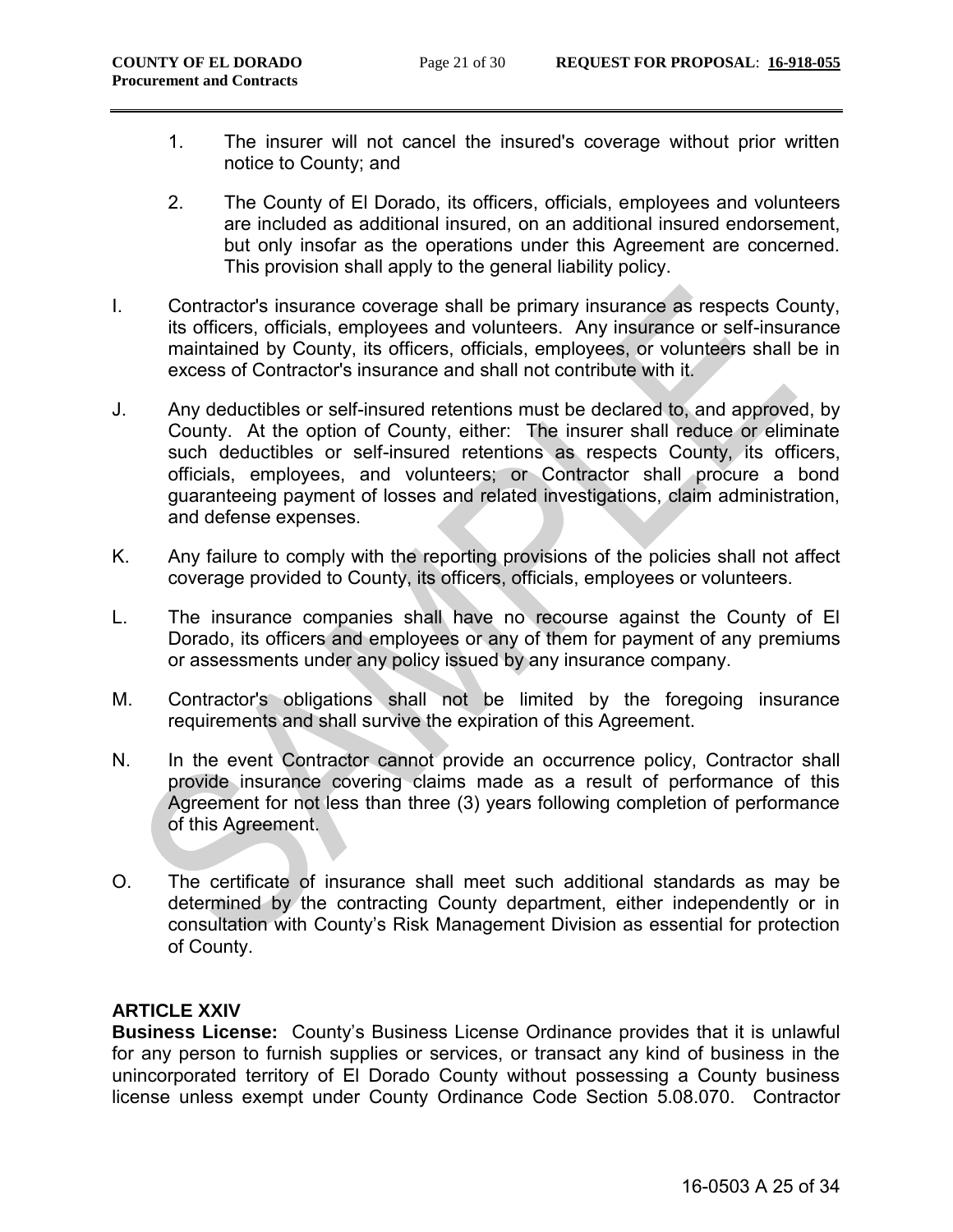warrants and represents that it shall comply with all of the requirements of County's Business License Ordinance, where applicable, prior to beginning work under this Agreement and at all times during the term of this Agreement.

#### **ARTICLE XXV**

**Licenses:** Contractor hereby represents and warrants that Contractor and any of its subcontractors employed under this Agreement has all the applicable licenses, permits, and certifications that are legally required for Contractor and its subcontractors to practice its profession or provide the services or work contemplated under this Agreement in the State of California. Contractor and its subcontractors shall obtain or maintain said applicable licenses, permits, or certificates in good standing throughout the term of this Agreement.

#### **ARTICLE XXVI**

**Environmental and Toxic Warranty:** Contractor warrants that its operations concerning the services and materials provided under this Agreement are not and will not be in violation of any applicable environmental federal, state, or local statute, law, or regulation dealing with hazardous materials substances or toxic substances.

#### **ARTICLE XXVII Guarantees:**

- A. Contractor shall guarantee all materials, parts and equipment furnished and work performed for a period of one (1) year. Contractor warrants and guarantees for a period of one (1) year from the date of invoice that the work is free from all defects due to faulty materials or workmanship and Contractor shall promptly make such corrections as may be necessary, including repairs of any damage to other parts of the work resulting from such defects. County will give notice of observed defects with reasonable promptness. In the event that Contractor should fail to make such repairs, adjustments or other work that may be made necessary by such defects, County may do so and charge Contractor the cost thereby incurred.
- B. If a guaranty exceeding one (1) year is provided by the supplier or manufacturer of any parts or equipment used in the performance of services under this Agreement, then the guarantee for such materials shall be extended for such term. Contractor expressly agrees to act as co-guarantor of such parts, equipment and materials, and Contractor shall supply County with all warranty and guaranty documents relative to parts, equipment and materials incorporated in the services provided and guaranteed by its suppliers or manufacturers.
- C. Contractor warrants to County that materials, parts and equipment furnished under this Agreement will be of good quality and new, unless otherwise required or permitted by the Agreement, that the work performed will be free from defects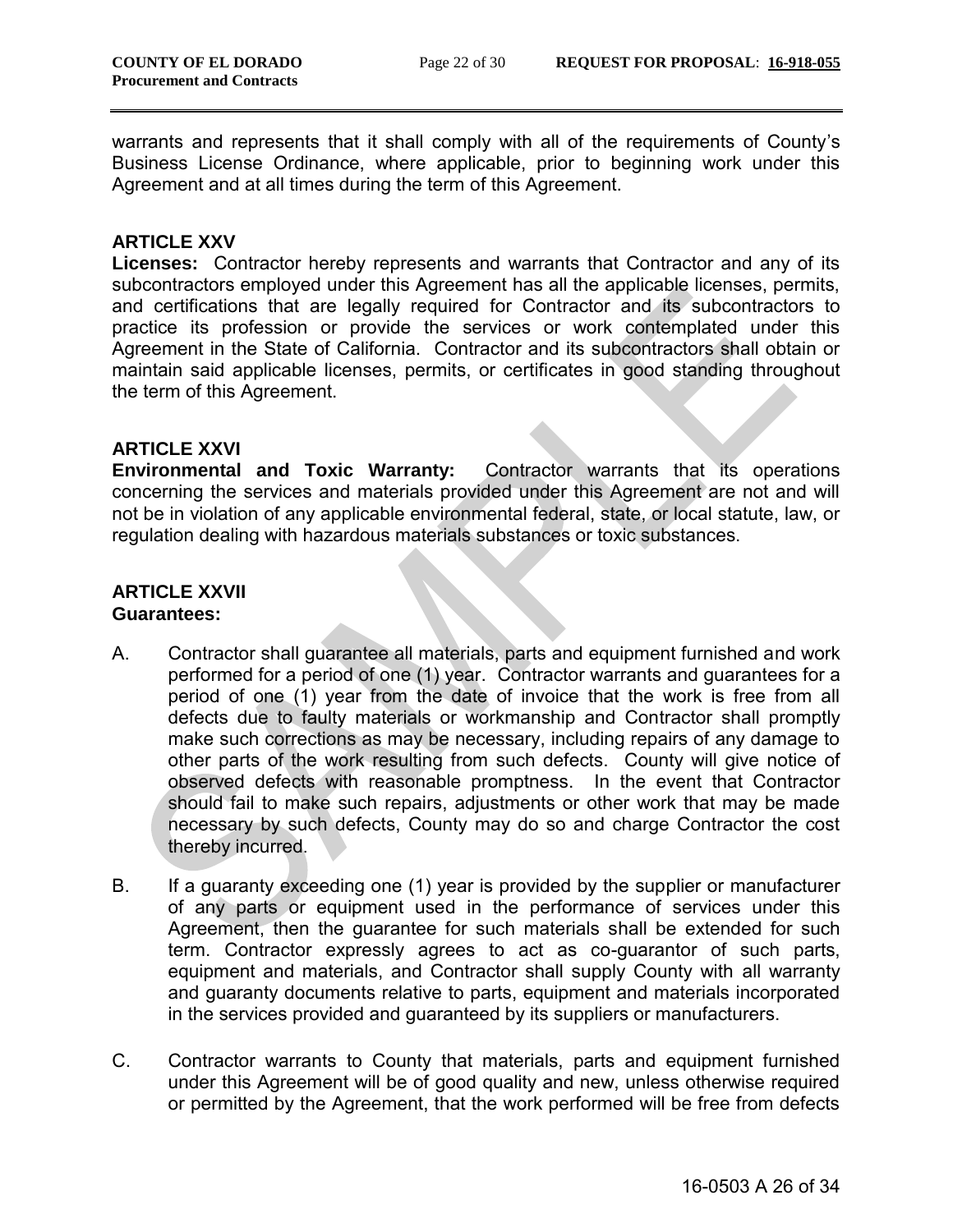or flaws and is of the highest quality of workmanship and that the services provided will conform with the requirements of the Agreement. Work not conforming to these requirements, including substitutions not properly approved and authorized, shall be considered defective.

#### **ARTICLE XXVIII**

**Interest of Public Official:** No official or employee of County who exercises any functions or responsibilities in review or approval of services to be provided by Contractor under this Agreement shall participate in or attempt to influence any decision relating to this Agreement which affects personal interest or the interest of any corporation, partnership, or association in which he/she is directly or indirectly interested; nor shall any such official or employee of County have any interest, direct or indirect, in this Agreement or the proceeds thereof.

### **ARTICLE XXIX**

**Interest of Contractor:** Contractor covenants that Contractor presently has no personal interest or financial interest, and shall not acquire same in any manner or degree, in either: 1) any other contract connected with or directly affected by the services to be performed by this Agreement; or, 2) any other entities connected with or directly affected by the services to be performed by this Agreement. Contractor further covenants that in the performance of this Agreement no person having any such interest shall be employed by Contractor.

#### **ARTICLE XXX**

**Conflict of Interest:** The parties to this Agreement have read and are aware of the provisions of Government Code Section 1090 et seq. and Section 87100 relating to conflict of interest of public officers and employees. Contractor attests that it has no current business or financial relationship with any County employee(s) that would constitute a conflict of interest with provision of services under this Agreement and will not enter into any such business or financial relationship with any such employee(s) during the term of this Agreement. County represents that it is unaware of any financial or economic interest of any public officer or employee of Contractor relating to this Agreement. It is further understood and agreed that if such a financial interest does exist at the inception of this Agreement either party may immediately terminate this Agreement by giving written notice as detailed in Article XIX, Default, Termination, and Cancellation, herein.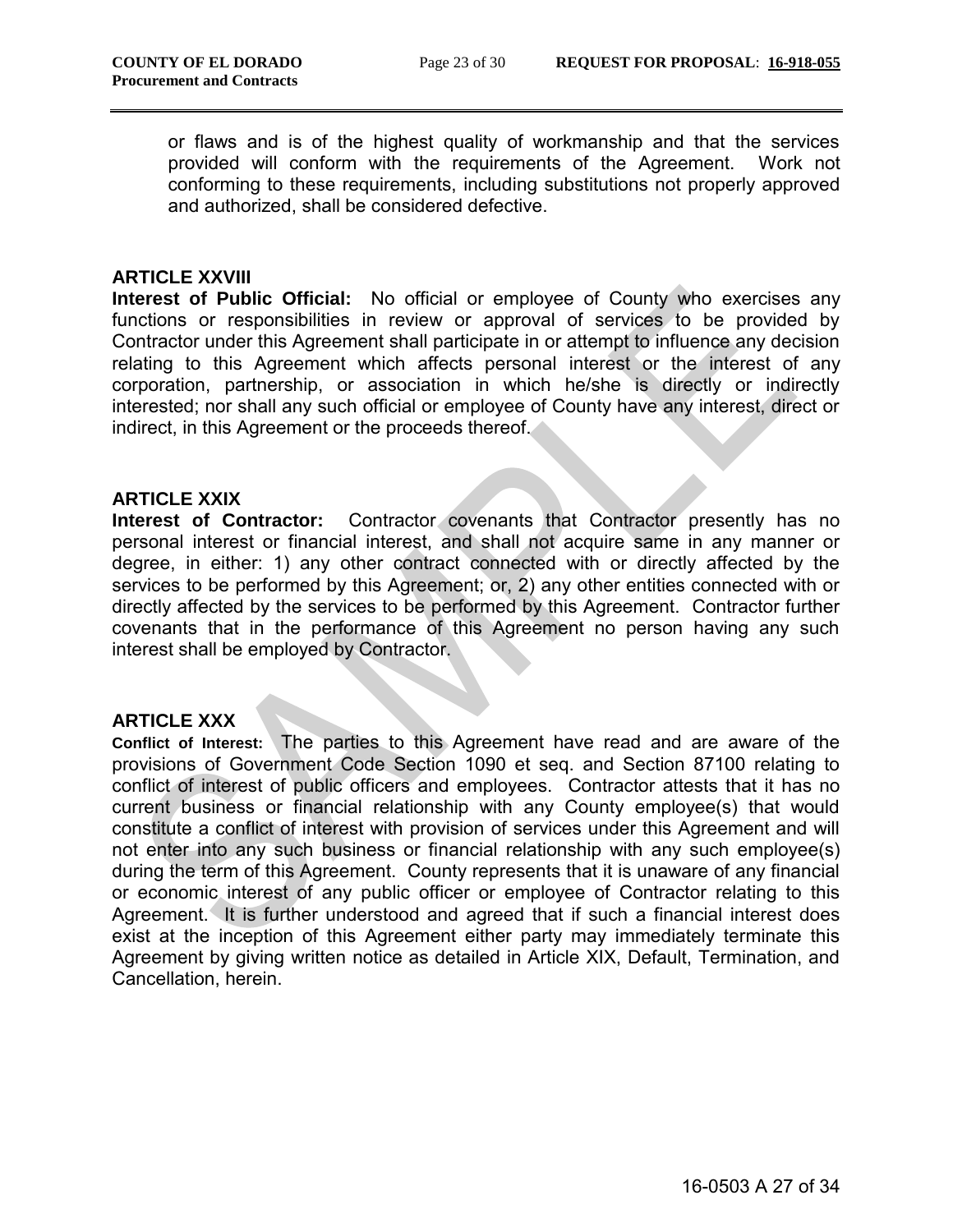### **ARTICLE XXXI Nondiscrimination:**

- A. County may require Contractor's services on projects involving funding from various state and/or federal agencies, and as a consequence, Contractor shall comply with all applicable nondiscrimination statutes and regulations during the performance of this Agreement including but not limited to the following: Contractor and its employees and representatives shall not unlawfully discriminate against any employee or applicant for employment because of race, religion, color, national origin, ancestry, physical handicap, medical condition, marital status, age, or sex; Contractor shall, unless exempt, comply with the applicable provisions of the Fair Employment and Housing Act (Government Code, Sections 12900 et seq.) and applicable regulations promulgated thereunder (California Code of Regulations, Title 2, Sections 7285.0 et seq.); the applicable regulations of the Fair Employment and Housing Commission implementing Government Code, Section 12990, set forth in Chapter 5 of Division 4 of Title 2 of the California Code of Regulations incorporated into this Agreement by reference and made a part hereof as if set forth in full; and Title VI of the Civil Rights Act of 1964, as amended. Contractor and its employees and representatives shall give written notice of their obligations under this clause as required by law.
- B. Where applicable, Contractor shall include these nondiscrimination and compliance provisions in any of its agreements that affect or are related to the services performed herein.
- C. Contractor's signature executing this Agreement shall provide any certifications necessary under the federal laws, the laws of the State of California, including but not limited to Government Code Section 12990 and Title 2, California Code of Regulations, Section 8103.

### **ARTICLE XXXII**

**California Residency (Form 590):** If Contractor is a California resident, Contractor must file a State of California Form 590, certifying its California residency or, in the case of a limited liability company or corporation, certifying that it has a permanent place of business in California. Contractor will be required to submit a Form 590 prior to execution of this Agreement, or County shall withhold seven (7) percent of each payment made to Contractor during the term of this Agreement. This requirement applies to any agreement/contract exceeding \$1,500.

### **ARTICLE XXXIII**

**County Payee Data Record Form:** All independent contractors or corporations providing services to County who do not have a Department of the Treasury Internal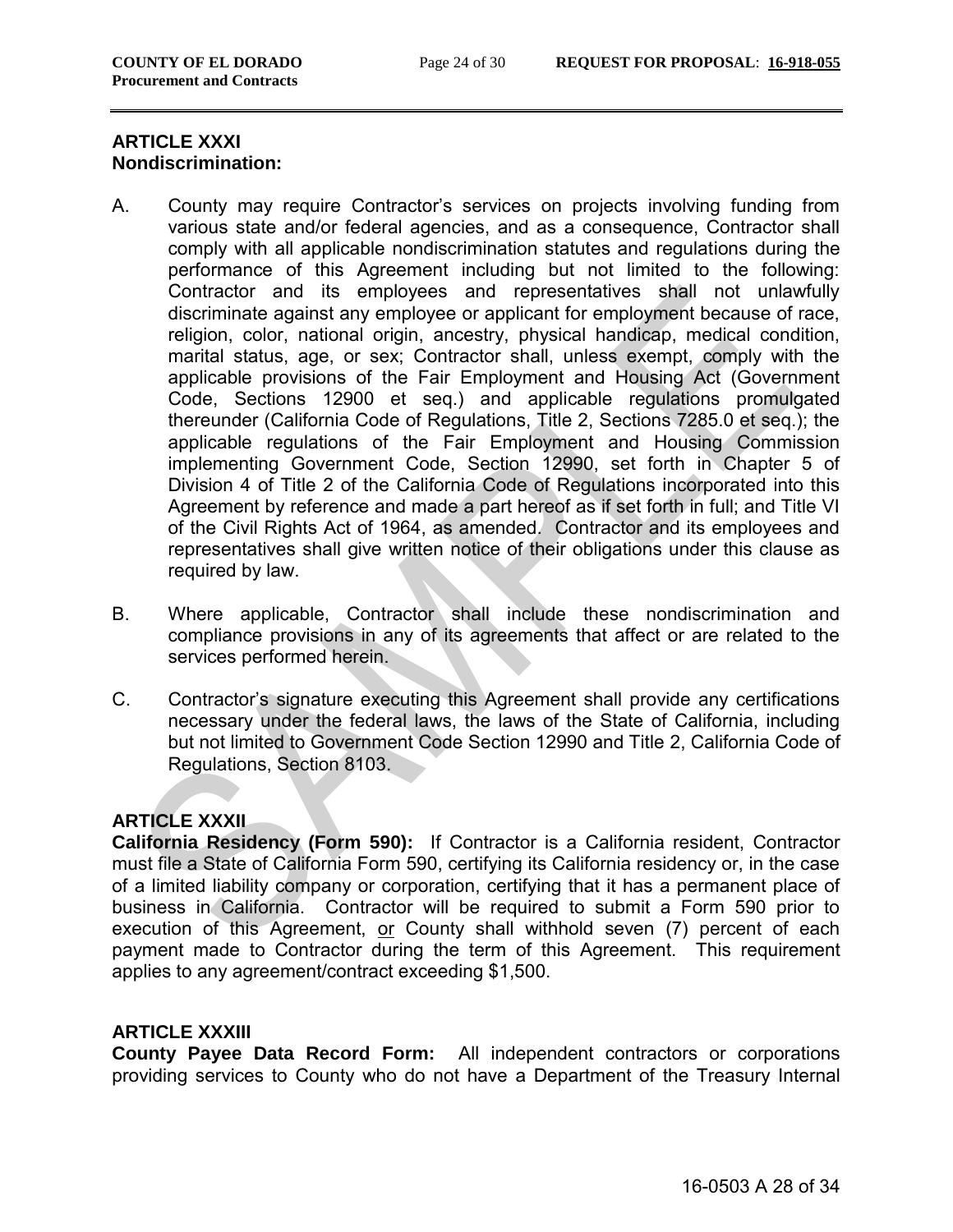Revenue Service Form W-9 (Form W-9) on file with County must file a County Payee Data Record Form with County.

#### **ARTICLE XXXIV**

**Resolution of Claims:** Contractor's attention is invited to Public Contract Code Sections 20104, et seq., for resolution of construction claims, and specifically Section 20104.2. Claims pertaining to this Agreement shall be governed by the provisions of those sections.

### **ARTICLE XXXV**

**California Forum and Law:** Any dispute resolution action arising out of this Agreement, including, but not limited to, litigation, mediation, or arbitration, shall be brought in El Dorado County, California, and shall be resolved in accordance with the laws of the State of California.

#### **ARTICLE XXXVI**

**Contract Administrator:** The County Officer or employee with responsibility for administering this Agreement is Katy Sampson, Assistant Director of Administration and Finance, Community Development Agency, or successor.

#### **ARTICLE XXXVII**

**Authorized Signatures:** The parties to this Agreement represent that the undersigned individuals executing this Agreement on their respective behalf are fully authorized to do so by law or other appropriate instrument and to bind upon said parties the obligations set forth herein.

#### **ARTICLE XXXVIII**

**Partial Invalidity:** If any provision of the Agreement is held by a court of competent jurisdiction to be invalid, void, or unenforceable, the remaining provisions will continue in full force and effect without being impaired or invalidated in any way.

#### **ARTICLE XXXIX**

**No Third Party Beneficiaries:** Nothing in this Agreement is intended, nor will be deemed, to confer rights or remedies upon any person or legal entity not a party to this Agreement.

#### **ARTICLE XXXL**

**Counterparts:** This Agreement may be executed in one or more counterparts, each of which shall be an original and all of which together shall constitute one and the same instrument.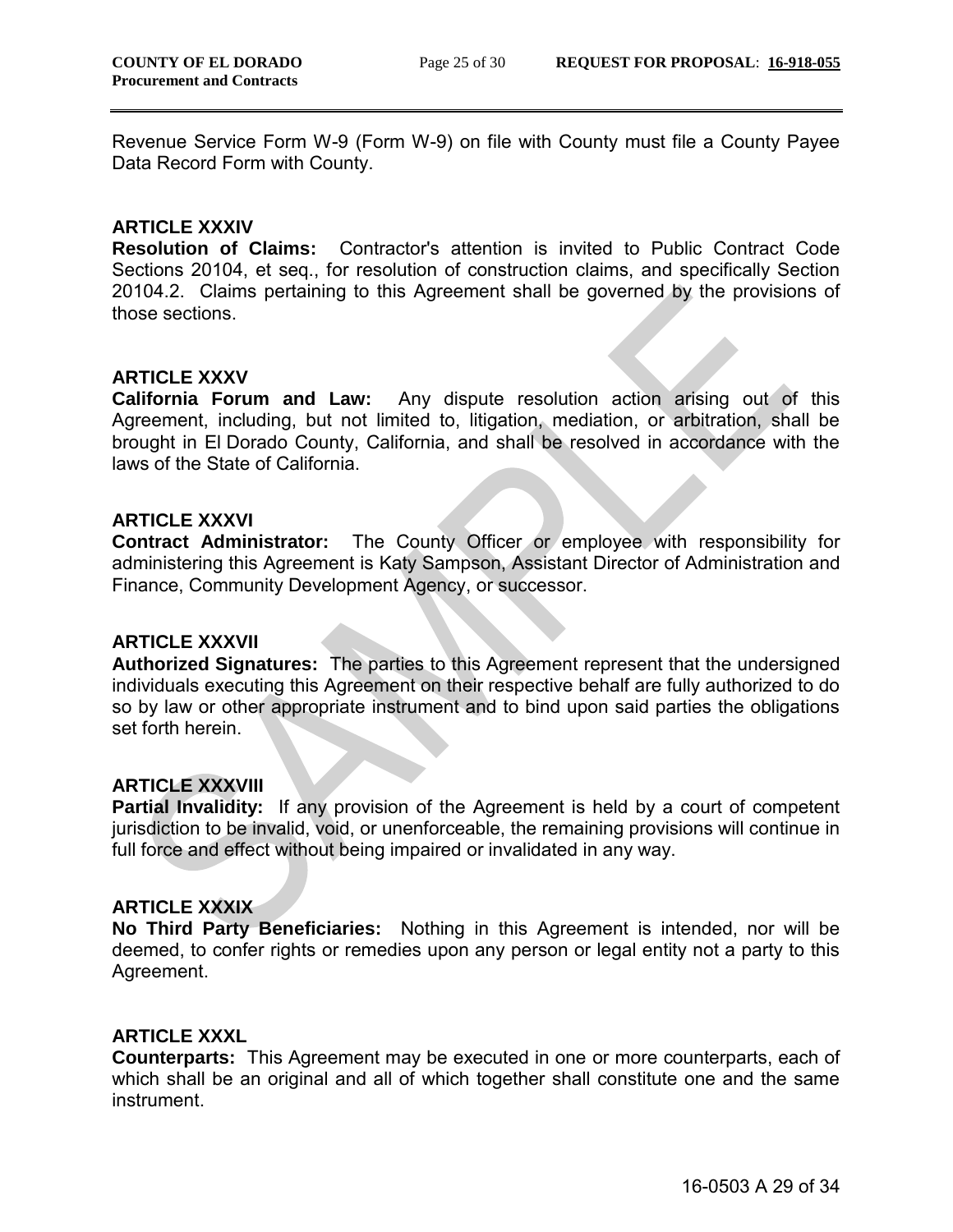### **ARTICLE XLI**

**Entire Agreement:** This document and the documents referred to herein or exhibits hereto are the entire Agreement between the parties, and they incorporate or supersede all prior written or oral agreements or understandings.

### **Requesting Contract Administrator and Division Concurrence:**

By: \_\_\_\_\_\_\_\_\_\_\_\_\_\_\_\_\_\_\_\_\_\_\_\_\_\_\_\_\_ Dated: \_\_\_\_\_\_\_\_\_\_\_\_\_\_\_\_\_\_\_\_ Katy Sampson Assistant Director Administration and Finance Community Development Agency

**Requesting Department Concurrence:**

By: \_\_\_\_\_\_\_\_\_\_\_\_\_\_\_\_\_\_\_\_\_\_\_\_\_\_\_\_\_ Dated: \_\_\_\_\_\_\_\_\_\_\_\_\_\_\_\_\_\_\_\_

Steven M. Pedretti, Director Community Development Agency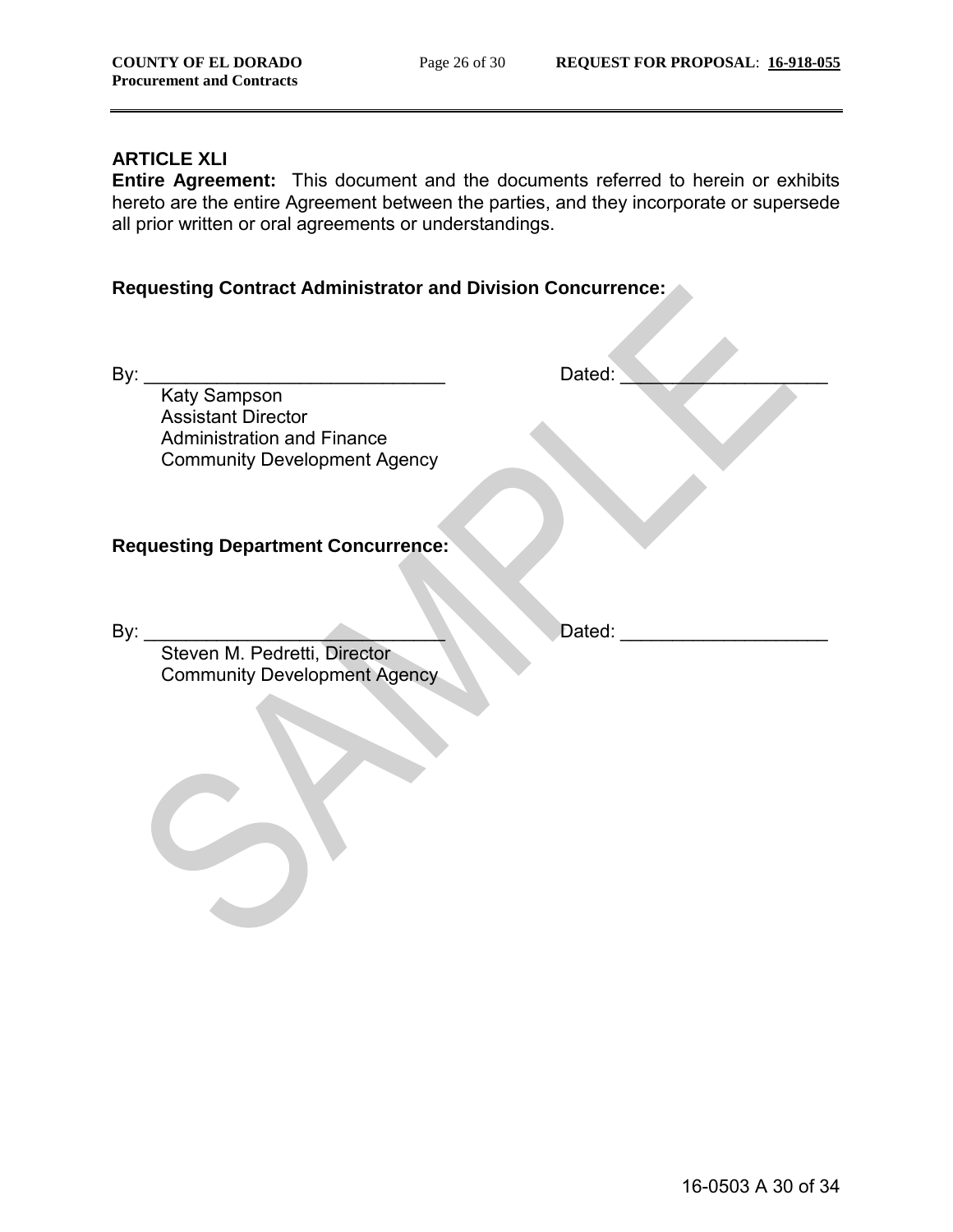**IN WITNESS WHEREOF**, the parties hereto have executed this Agreement on the dates indicated below.

# **- - C O U N T Y O F E L D O R A D O - -**

|                                                                                              |                                                        | Dated: ________            |
|----------------------------------------------------------------------------------------------|--------------------------------------------------------|----------------------------|
|                                                                                              | <b>Board of Supervisors</b><br>"County"                |                            |
| Attest:                                                                                      | James S. Mitrisin<br>Clerk of the Board of Supervisors |                            |
|                                                                                              | By: Deputy Clerk                                       | Dated:                     |
|                                                                                              |                                                        | --CONTRACTOR'S NAME--      |
| By: $\frac{1}{\sqrt{1-\frac{1}{2}}\sqrt{1-\frac{1}{2}}\left(\frac{1}{2}-\frac{1}{2}\right)}$ | <b>Name</b><br><b>Title</b><br>"Contractor"            |                            |
| By: $_{-}$                                                                                   | <b>Name</b><br><b>Corporate Secretary</b>              | Dated: <b>Example 2019</b> |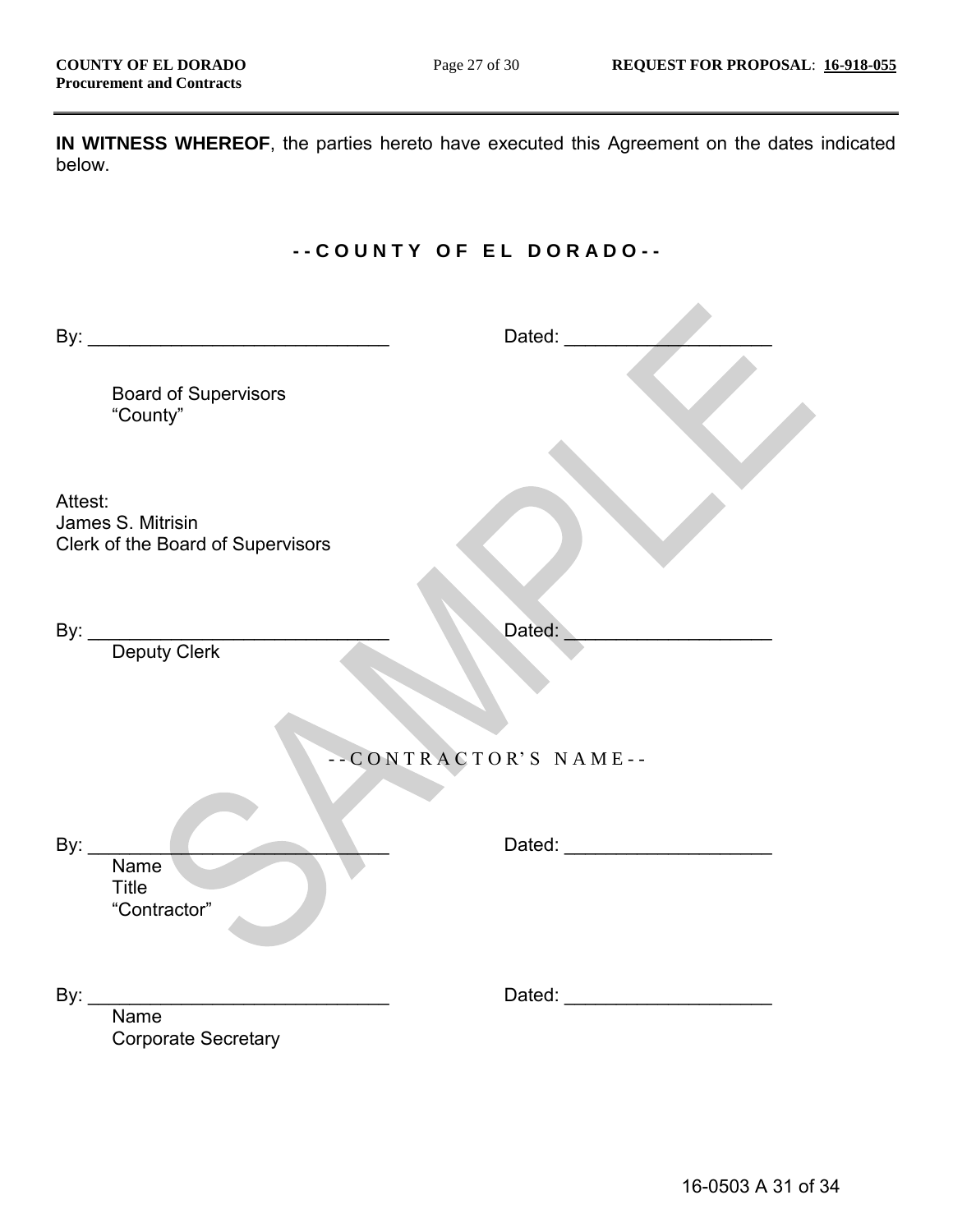# **Exhibit A**

### **Scope of Work**

### **Gardening and Landscape Maintenance Services**

Contractor shall furnish all personnel, equipment, materials, supplies, and services necessary to provide gardening and landscape maintenance services on an on-call basis at off-site County facilities and as specified in each Work Order issued by County's Contract Administrator (CA) or designee for each individual work assignment. The services provided shall be in accordance with the following guidelines:

### **Routine Gardening Services at Cemeteries**

Gardening services shall include, in addition to applicable services under Routine Landscape Maintenance below:

- Mowing and trimming around all graves and memorial installations;
- Removing dead floral arrangements;
- Cleaning public areas, mausoleums and columbaria of debris;
- Seasonal irrigation at designated areas.

Clippings, small branches and other green waste shall be disposed of by Contractor off site and at no additional cost to County.

All other refuse generated during routine and on-call gardening services at cemeteries shall be placed in on-site waste receptacles provided and maintained by County.

### **Routine Landscape Maintenance Services All Areas**

Routine landscape maintenance includes the following, but is not limited to:

- Mowing and edging lawn areas;
- Picking up litter and debris:
- Minor trimming of trees, bushes and shrubs to maintain neat appearance and to prevent storm damage;
- "Weed-eating" and/or pulling of weeds in non-lawn and other planted areas;
- Routinely inspect for and report to CA the presence of disease or insect infestation, dead and dying plants, trees and shrubs;
- Routine sprinkler/irrigation system maintenance, including but not limited to, repair of leaks and replacement of sprinkler heads to ensure adequate irrigation to vegetation;
- Periodic application of fertilizer;
- Aeration of lawn areas as conditions dictate.

### **Drainage Channel Maintenance at Zones of Benefit**

Routine drainage channel maintenance shall include mowing or "weed eating" two times per year, once at the end of the rainy season (usually February/March), and once more at the end of the growing season (usually May/June).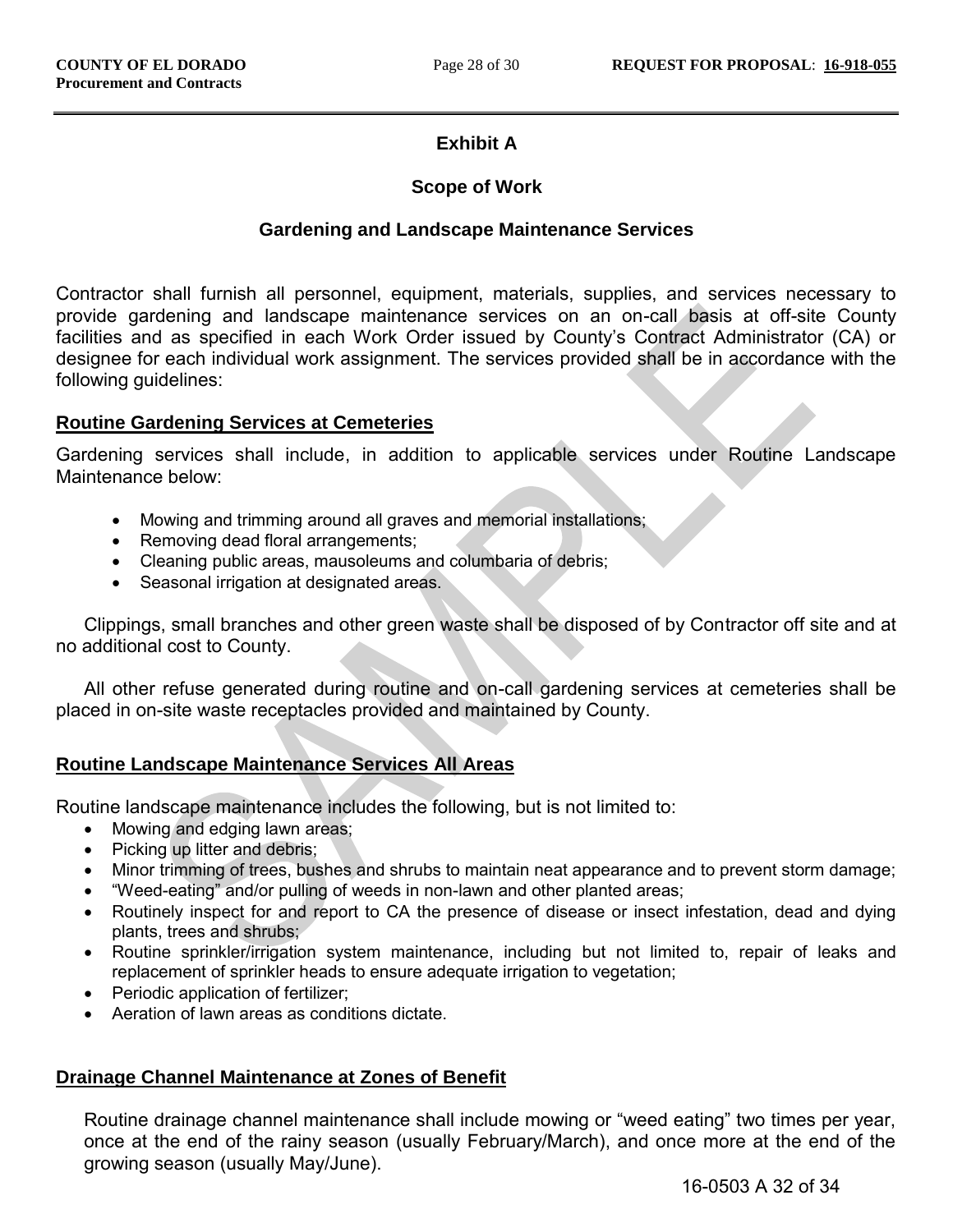Oak seedlings, saplings and other desirable plant growth in the drainage channels shall be marked and avoided during the performance of mowing or "weed eating."

### **Wetlands Maintenance at Zones of Benefit**

Routine wetlands maintenance shall include:

- Mowing and/or "weed eating" between the sidewalks and split rail fences around boarders;
- Mowing up to five feet width along residential fencing; and
- Picking up litter and debris.

#### **On-Call Gardening and Landscaping Services All Areas**

Other maintenance work upon request shall include, but not be limited to:

- Replacement of "seasonal color" plantings;
- Replacement of trees or other plants;
- Repairs to sprinkler system and/or drip irrigation system that require the purchase of pipe, or other plumbing parts except sprinkler heads;
- Replacement of missing or broken split rails on split rail fence.

Except as specifically described under Routine Gardening Services at Cemeteries, Contractor shall dispose of clippings, trash and other debris generated during the course of performing routine landscape maintenance, drainage channel maintenance, wetlands maintenance, and/or on-call gardening and landscaping services off site and at no additional charge to County.